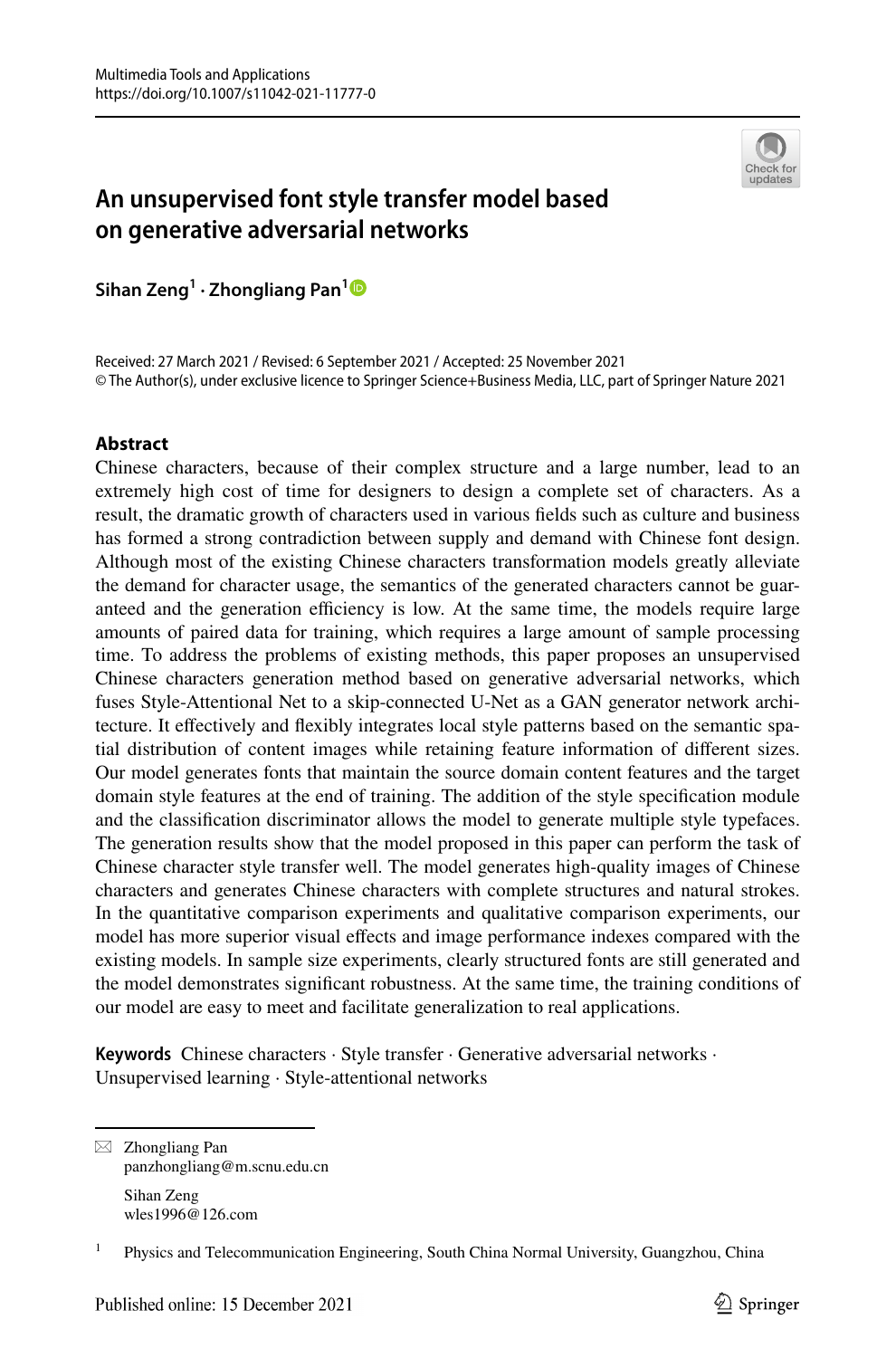# **1 Introduction**

As a cultural symbol of Chinese culture, Chinese characters are an important medium for people to convey information. At the same time, as an ideogram, it has complex character structure and semantics. Therefore, the design principles of the printed should first meet the accuracy and readability of the text, and then pursue artistry. However, a set of Chinese characters designed using traditional methods relies heavily on individual drawing by the designer, which costs a great deal of time and energy. Due to the development of the times, against the backdrop of the rapid increase in the total amount of information in all areas of social life, there is an explosion of demand for all aspects of text applications, while the existing development of Chinese characters design technology is relatively lagging, resulting in a strong conflict of supply and demand between the both. Therefore, with the development of computer graphics and the improvement of image processing ability, font generation technology will certainly improve the efficiency of font design or automated production, and its importance is self-evident.

Font generation techniques have been proposed for many years, but the majority of work has focused on language types containing a small number of characters, such as English  $[2, 10]$  $[2, 10]$  $[2, 10]$  $[2, 10]$  $[2, 10]$ , Latin  $[1, 19]$  $[1, 19]$  $[1, 19]$  $[1, 19]$  $[1, 19]$  or Persian  $[23]$ . As for Chinese characters, even the most commonly used Chinese character set (i.e. GB2312) is made up of 6763 characters. In addition to this, Chinese characters have complex structure of radicals. Before the prevalence of deep learning, traditional Chinese characters generation techniques relied heavily on the segmentation and synthesis of character structures and the rendering of character skeletons. But with the complexity and diversity of Chinese characters, these methods do not guarantee that the character structure is extracted correctly, and their style features are easily lost. It is these shortcomings that make font generation techniques difficult to apply in practice.

Over the past few years, the application of deep learning in the field of computer vision has get remarkable success. Because of the good feature extraction performance of deep neural networks, the use of deep neural networks for generative tasks has become a popular solution. Inspired by the successful application of deep learning to generative tasks, researchers have proposed generative adversarial networks to be used for the task of Chinese characters generation. For example, based on the pix2pix framework, Tian designed an encoder-decoder and embedded Gaussian noise as a one-to-many modeling category to form a zi2zi [[46](#page-19-0)] model. This model has good transfer performance for some specific typefaces. However, if the font structure is too complex, the visual effect of the generated image is not as good as it could be. Thereafter, to carry out the generative task well, [\[7](#page-17-2), [17](#page-18-3), [35\]](#page-19-1) improved the quality of the font by adding Prior-knowledge of Chinese characters to the generative model. These models rely heavily on radical and stroke extraction. In practice, however, perfect automatic stroke extraction is almost impossible. in addition, they pay attention to the generation of radicals/strokes, while ignoring the inner connection between them. In addition, the methods of [[5](#page-17-3), [38](#page-19-2), [49\]](#page-19-3) were proposed. These methods carry out multi-task training for which the generation efficiency has been further improved. However, these methods all use supervised learning that requires a large number of paired training samples, which is a significant limitation in practical application scenarios.

In order to solve the problem mentioned above, We propose a novel unsupervised learning method for end-to-end Chinese characters style transfer. The unsupervised learningbased approach greatly reduces the number of datasets and pre-processing requirements of the model. Our model uses a novel generative network to ensure content consistency and style consistency in the generated fonts, furthermore the network is flexible enough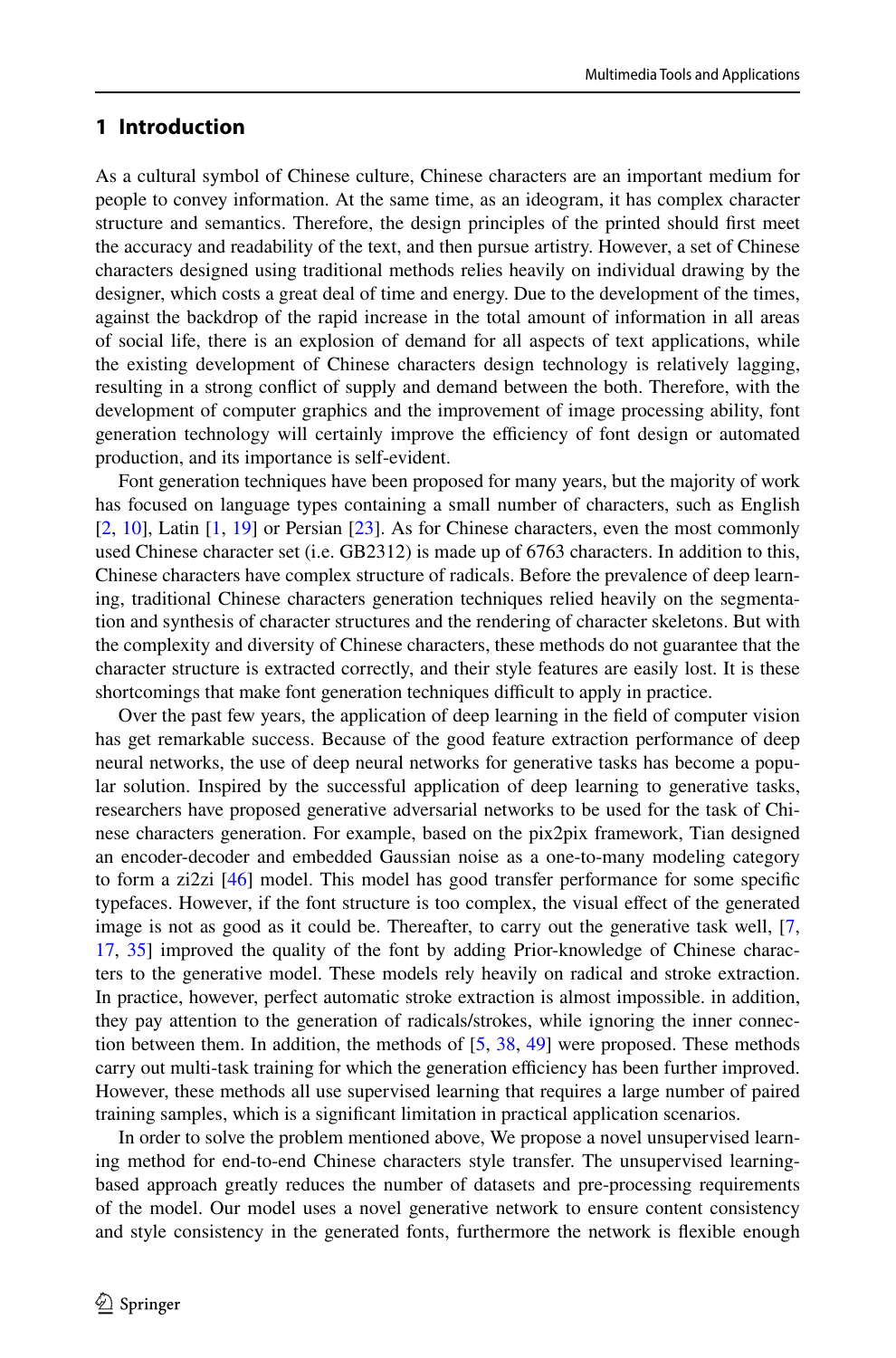to combine content and style so that strokes and styles can be matched naturally without the need for prior knowledge to improve the model generation results. In addition, we have introduced a classification discriminator and a style specification module to the model, which allows for style learning of multiple fonts to generate different styles of target font images. The main contributions of our work are as follows:

- We propose a novel model for the Chinese characters style transfer task that fuses Style-Attentional Net to U-Net [\[29\]](#page-18-4) as a GAN generator network architecture. This coding network aims to extract the content features of the source font and the style features of the target font separately, and flexibly match the style features and content features of multiple sizes with the Style-Attentional Net. Finally, the decoder performs the reconstruction of the image to generate the stylized target Chinese characters.
- In our model, we replace the discriminator with a relative discriminator to improve the stability of the model during training and to generate clear and complete images of Chinese characters. The loss function of the model is also updated to impose reasonable constraints on the generative network and to control the generated results more precisely. The model is insensitive to the weights of each loss function.
- To achieve multi-font style transfer and improve generation efficiency, we combine the labels of the target fonts with the source fonts and add a classification discriminator to the model.
- In this paper, several experiments are conducted on a database containing over 30 styles of Chinese characters. Furthermore, the generated images are evaluated and compared using various image evaluation metrics. The results show that our model can generate high-quality images.

Following the introduction, the rest of this paper is structured as follows. Section [2](#page-2-0) describes the related work. The proposed model and the design of the loss functions are explained in Section [3](#page-4-0). The experimental results and comparative data are given in Section [4](#page-10-0) and the conclusion is presented in Section [5.](#page-17-4)

# <span id="page-2-0"></span>**2 Related work**

Chinese characters generation is a topic of long-term research. Researchers have been working on font generation as early as the 1980s. Many font generation methods have been proposed so far. The existing models can be divided into two types: computer graphicsbased approaches and deep learning-based approaches.

With the enhancement of computer graphics and image processing capabilities, computer graphics-based models for Chinese characters generation began to emerge. Research-ers have proposed schemes to simulate the brush model [[3](#page-17-5), [20](#page-18-5), [36,](#page-19-4) [37\]](#page-19-5), For example, Lee [[20](#page-18-5)] proposed to simulate the change of the brush using process by calculating the elasticity; Baxter and Govindaraju [[3\]](#page-17-5) proposed a data-driven 3D virtual brush; The brush modelbased approach was introduced by WU [[37](#page-19-5)], which creates calligraphy manually by simulating a realistic writing environment. However, these methods of simulating brushes are inefficient to generate. Moreover, they only simulate the basic style of calligraphic fonts, but cannot capture advanced styles features. The method of character splitting and synthesis [[21](#page-18-6), [33,](#page-18-7) [39,](#page-19-6) [51](#page-19-7)] is to cut and reorganize the existing Chinese characters, and finally generate the target font. For instance, Xu proposed a semi-automatic segmentation method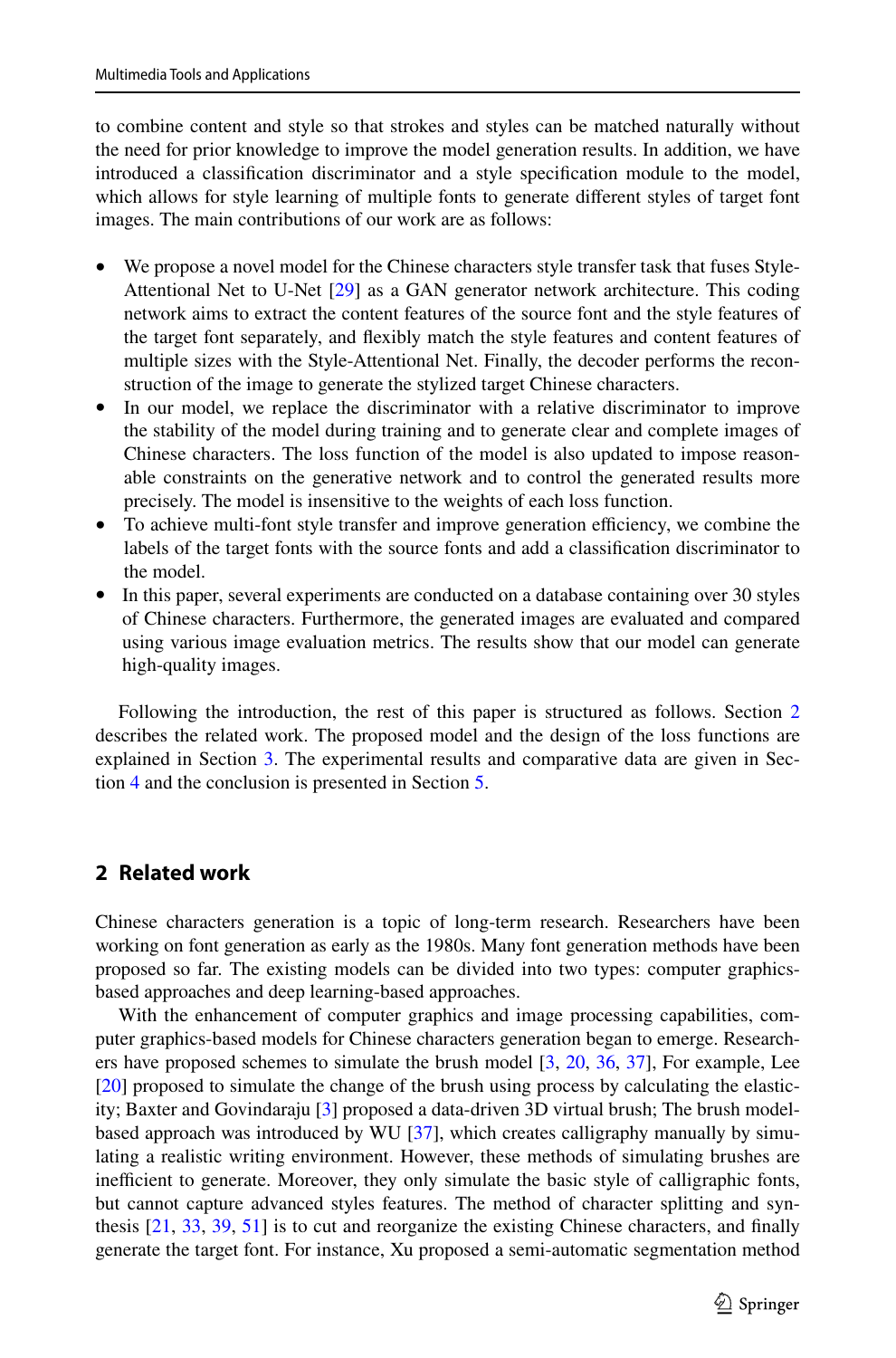in [[39](#page-19-6)], where characters are segmented into basic structures and stored in the database, and then the target fonts are obtained by combining the learned structural layout rules with probability maximization as the training objective. In [[51](#page-19-7)], Zhou applied predefined rules to select representative samples of the target font whose substructures have the ability to compose other characters. Moreover, the rules for the substructure composition are suitable for generalization to combinations of substructures in other fonts, so new characters for the target font can be obtained. The method of stroke extraction is proposed in [[21](#page-18-6)], which extracts the same number of key points in the strokes of the reference and target fonts, minimizing the loss of the corresponding key points of both. These methods of character segmentation synthesis are more complex and time-consuming. Furthermore, this method is difficult to segment complex characters. Zhang used specific stroke texture patches to render skeletons in [\[47\]](#page-19-8). In [\[32\]](#page-18-8), the authors proposed a skeleton rendering method that combines Chinese character's skeletons with calligraphic strokes to generate calligraphic characters. However, the character generation is inefficient and the imitation of the style is not natural.

Another solution that has attracted many researchers is the use of deep learning techniques, which have become very popular in the last few years. Methods using deep neural networks not only achieve state-of-the-art performance in many classical computer vision tasks, including Image coloring [[15](#page-18-9), [40\]](#page-19-9), edge detection [[8,](#page-18-10) [34](#page-18-11)], semantic segmentation [[26](#page-18-12), [53](#page-19-10)], etc. but also become increasingly competitive in solving generative problems. Therefore, the image-to-image translation is gradually applied to the task of Chinese characters style transfer.

The main network architectures that deal with the task of Chinese characters style transfer are CNNs, RNNs, and Generative Adversarial Networks (GAN). In [\[31\]](#page-18-13), the author proposed "Rewrite" based on traditional CNN networks. The model adopts the traditional top-down CNN structure and takes different convolution sizes on different layers, allowing it to capture different details. However, the feature information cannot be fully extracted for a certain font style training. Meanwhile, noise and blurring often appear in the generated images. The experimental results are therefore not satisfactory. The experimental results are therefore not satisfactory. Lian proposed an RNN-based style transfer model for automatic extraction of strokes in [[22](#page-18-14)], which extracts stroke styles and reassembles them to finally generate new characters. The model can accurately analyze the structural position of each Chinese character while reducing the need for experimental data and greatly improving the conversion of complex characters. However, the data preparation process of this method is complex, which restricts its promotion and application.

In 2014, Generative Adversarial Networks (GAN) was proposed by Ian J. Goodfellow [[9\]](#page-18-15). The classical GAN consists of a generator and a discriminator, where the generator network generates images by given input noise and the discriminator network recognizes real and generated images. GAN gaining more distinguished effects in many computer vision tasks. With the development of GAN, various versions of GAN have arisen for different tasks, such as CGAN (conditional GAN) [[24](#page-18-16)] adds constraints to the original GAN to make the network generate samples in a given direction. DCGAN [[28](#page-18-17)] combines convolutional neural network with GAN, which ensures the quality and diversity of the generated images. Pix2pix [\[14\]](#page-18-18) implements image transformation in two different domains, but it requires pairs of images with the same content in both domains as training data. Cycle-GAN [[52](#page-19-11)] allows images in two domains to be transformed into each other and does not require pairs of images as training data. After learning the real image features in different style domains, StarGAN [[6\]](#page-17-6) generates images in different style domains with reference to the input images.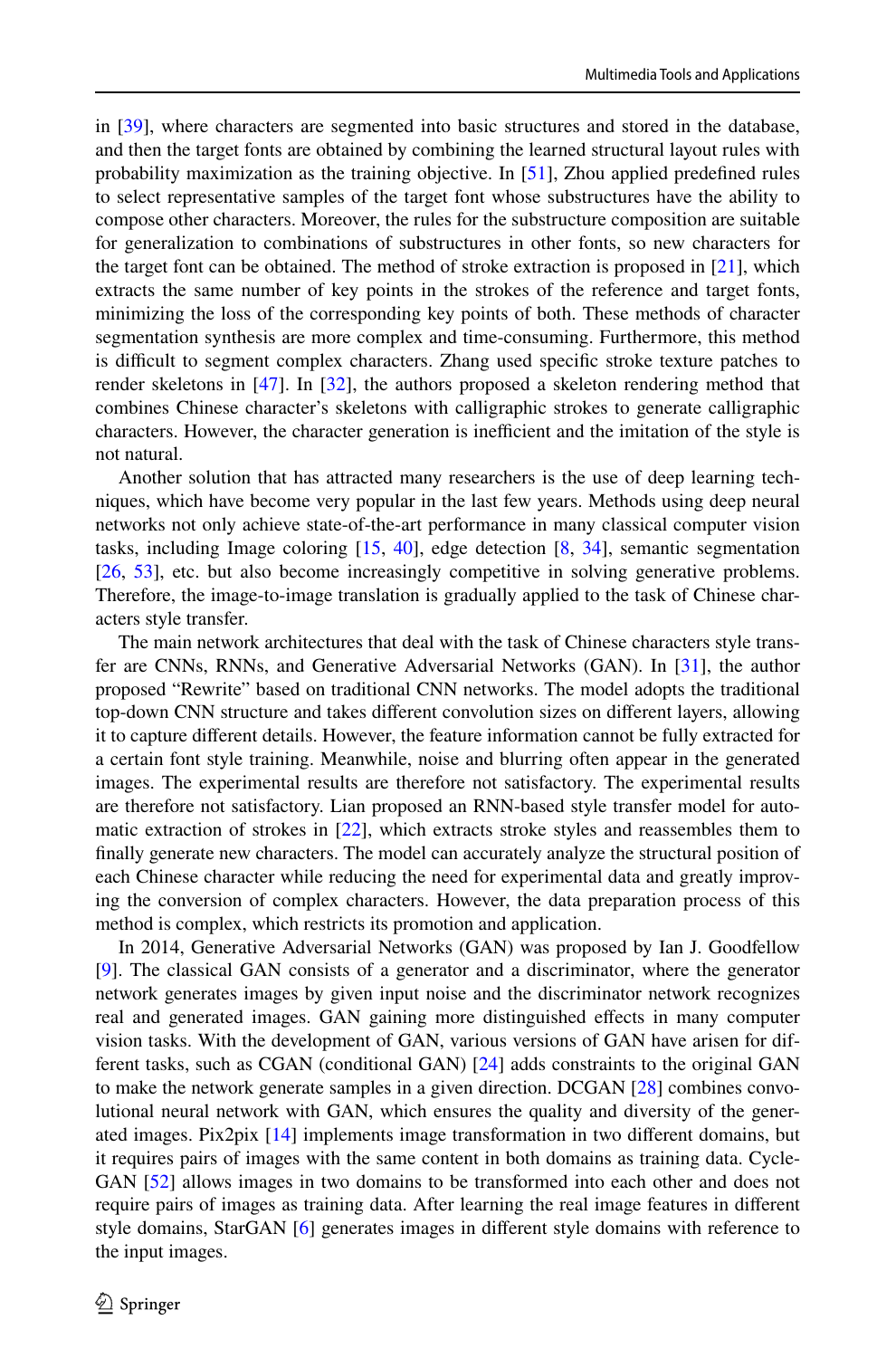The excellent performance of GAN in image translation applications has prompted researchers to choose it as a method for font style transfer solutions. Based on the network architecture of Pix2pix, Zi2zi has established the conditional GAN-based font style transfer model by adding category embedding to the generator and discriminator. However, It does not perform significantly when trying to convert complex structured glyphs. Jiang [\[16](#page-18-19)] and Chang [[4](#page-17-7)] use more elaborate encoders to capture character features and then generate target characters by decoders. These models solve the generation problem of complex fonts to a certain extent, but ghosting artifacts and blur often appear in the results. RNN-based methods such as [[48](#page-19-12)], although solving common problems such as font structure ambiguity, cannot meet the requirements of practical applications in terms of dataset processing and training efficiency. EMD [[49](#page-19-3)] and SAVAE [\[30\]](#page-18-20) refine the functions of the generators, which model generators able to extract content and style separately. These methods generate fonts more completely and clearly, but ignore the intrinsic connection between content and style, which leads to unnatural generated fonts. [\[13](#page-18-21), [17\]](#page-18-3) utilizing additional prior knowledge to guide the Chinese characters generation model to produce clear and complete fonts. However, these methods rely on prior knowledge and can only apply to specific writing systems. The method of  $[5, 38]$  $[5, 38]$  $[5, 38]$  $[5, 38]$  improves the model for the problem of generation efficiency. These methods can train multiple style samples simultaneously, which greatly improves the generation efficiency. However, the above methods are all supervised learning and require a large number of paired training samples.

To address the above-mentioned problems, we design an unsupervised learning Chinese characters style transfer model. Considering the internal relationship between content and style, the model uses SANet [\[27](#page-18-22)] to combine the extracted target image style features with the original image content features. Finally, the target font with clear structure and natural strokes is generated. It reduces the learning difficulty and sample demand of the generated model. Moreover, We employed Relative Discriminator, which aims to ensure the stability of the model operation and generate high-quality images. Inspired by StarGAN, we combine the source font content features and multiple target-style information, use the classification discriminator to learn multiple font feature mappings to generate multiple style fonts at once.

### <span id="page-4-0"></span>**3 Method description**

As mentioned above, our goal is to achieve font style transfer by unsupervised learning. To this end, we design new network models and loss functions. Our model consists of a generator and two discriminators. In this section, we focus on describing the model architecture as well as the loss function of the model.

The font style transfer task can be regarded as the process of mapping a given style to a target style. Our task is as follows: given source style font image *x*∈*X* and multiple target-style fonts  $(y_1, y_2, y_3 \dots y_t) \in Y$ . The generator outputs a fake image  $F_y$  of the target style, where the fake image contains all the target styles, which can be expressed as  $F_y \rightarrow \{F_{y1}, F_{y2}, F_{y3} \dots F_{yt}\}$ . We define this process as

$$
\mathcal{G}(X,Y) \to F_y \tag{1}
$$

### **3.1 Base model**

Like the traditional GAN model, our model consists of a generative module Gand a discriminative module D. The generation module  $\mathcal G$  is trained to generate the target image to complete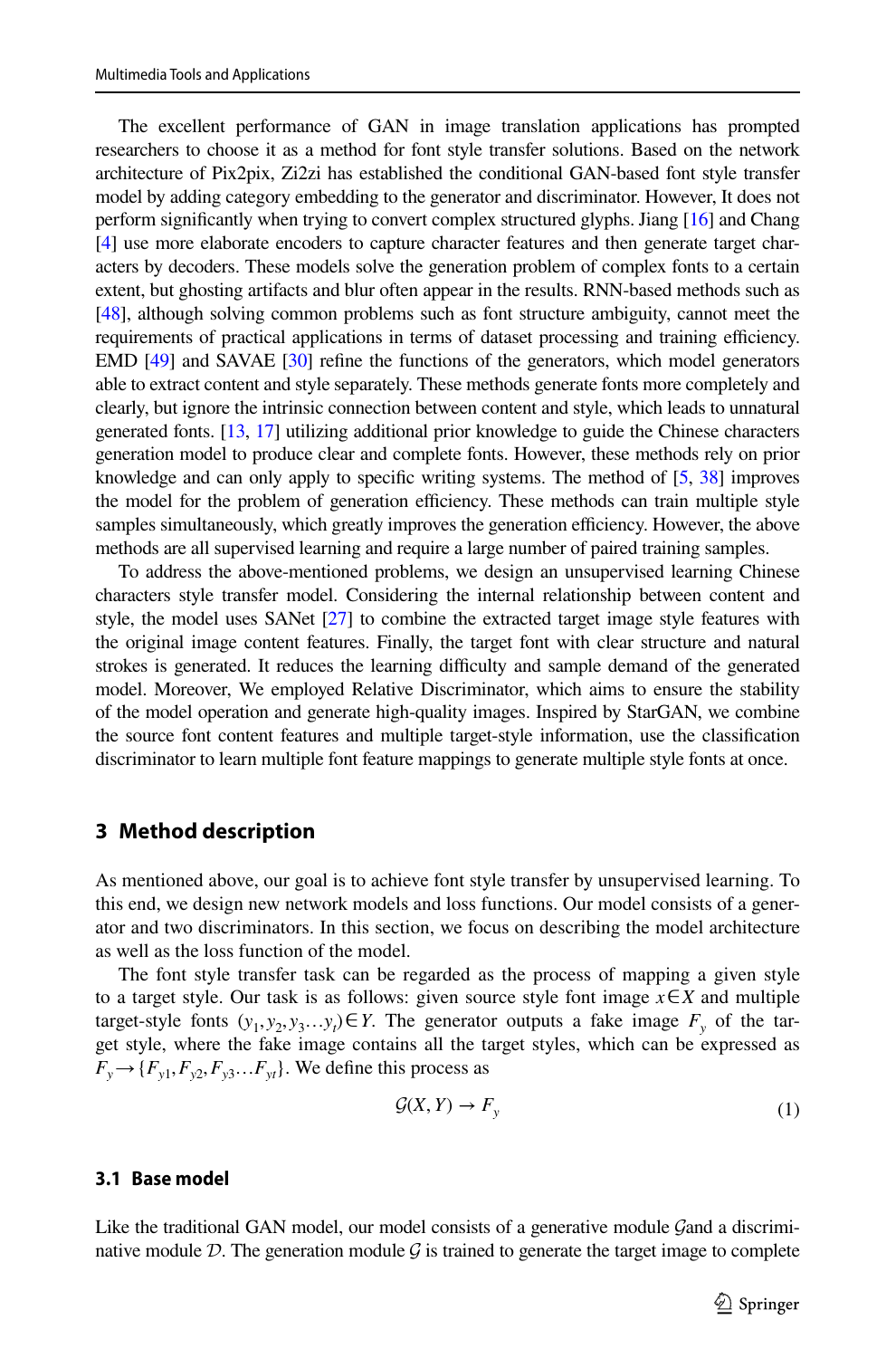the task of image translation. The main task of the discriminator module  $\mathscr D$  is used to distinguish the generated image and the real image. In this way, Gand Dform a dynamic "game process".

As traditional GAN models are all single encoder-decoder architectures, they cannot accurately extract the required high-level features during the font generation, resulting in unsatisfactory results in the generated fonts. To solve this problem, we split the encoders into an encoder  $E_c$  with content extraction function and an encoder  $E_s$  with style extraction function. It is not only clarifying the function of each encoder but also enables the design of explicit loss functions to constrain the generated images.

In order to reduce the designer's workload, the model needs to reduce the size of the dataset as much as possible. However, Chinese characters have a complex font structure and semantics. If the dataset size is too small, the generated results will not be convincing. Therefore, our generator uses a U-Net network, which combines high-level features and low-level features to both reduce the requirement for dataset size and enhance the learning of feature information. Both ends of the U-Net consist of two encoders and one decoder, respectively. The structure of the generators is shown in Fig. [1.](#page-5-0)

### **3.1.1 Encoder network**

As can be seen from Fig. [1,](#page-5-0) there are two inputs to the encoder side of the U-Net [[26\]](#page-18-12), the source font *x* and the target font *y*. The source font is input to the content encoder to extract high-dimensional content features. The target font is input to the style encoder to be transformed into high-level features of the target style. Both encoders consist of a series of Convolution-InstanceNorm-LeakyReLu blocks. The encoder was downsampled four times. After the last downsampling, we used the DenseNet [[12\]](#page-18-23) module to extract high-level features from the  $8 \times 8 \times 128$  feature map, which preserves as much spatial information as possible, while making the training of the generative network more effective and computationally efficient. The reasonableness of doing so has been verified by [\[4\]](#page-17-7). By feeding the two data *x* and *y* into the content encoder  $E_c$  and the style encoder  $E_s$  respectively, their respective feature maps can be obtained:

$$
F_c = E_c(x) \tag{2}
$$

$$
F_s = E_s(y) \tag{3}
$$



<span id="page-5-0"></span>Fig. 1 Overview of our generative network. The style/content encoder extracts style/content feature maps of different sizes from the style/content images. Each SANet has the same architecture, and the content feature maps of different sizes are fused with the style feature maps. Finally the result is combined with advanced features to generate characters with the target style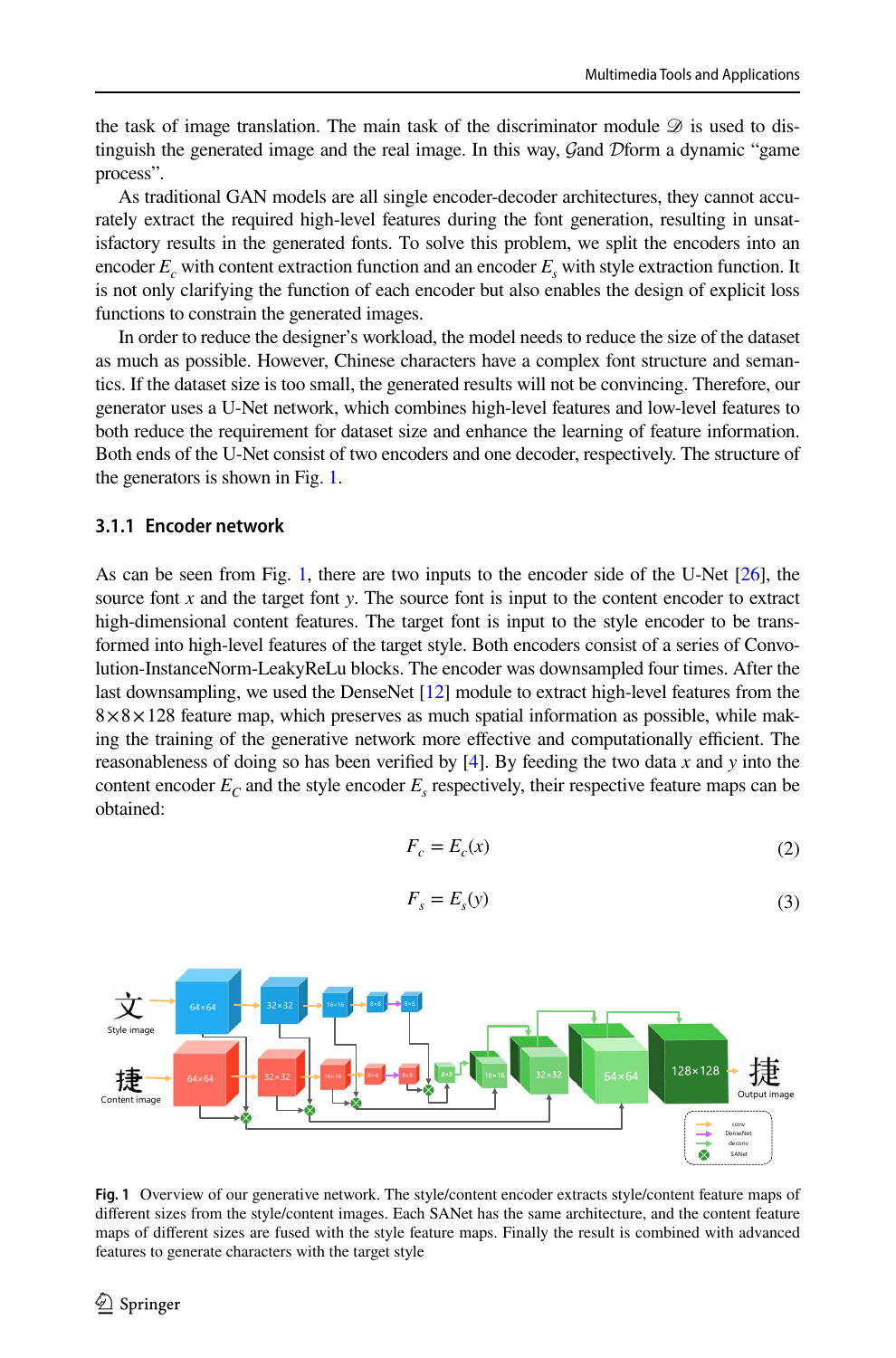$F_c(F_s)$  contains the feature maps generated by 4 downsamplings and a DenseNet module, which can be expressed by the order of generation as

$$
F_c = \left\{ F_c^0, F_c^1, F_c^2, F_c^3 \right\} \left( F_s = \left\{ F_s^0, F_s^1, F_s^2, F_s^3 \right\} \right)
$$
(4)

# **3.1.2 Decoder network**

The decoder, located at the right end of the U-Net, is composed of a series of upsampling layers and a Convolution-InstanceNorm-Tanh block. The Tanh function transforms the resulting output into [−1, 1]. The function of the decoder is to concatenate and reconstruct features of different sizes from the encoder to produce a target image with  $128 \times 128 \times 1$ . However, since the encoding layer extracts content and style features separately, we need the content features to merge with the style features and match the semantically closest style features to the content features. Here we use the Style-Attentional networks (SANet) module in Decoder *D* to learn the mapping between content features and style features. The structure of SANet is shown in the Fig. [2.](#page-6-0) This module is related to the self-attentive Generative Adversarial Network mentioned in [\[50\]](#page-19-13). The module makes use of soft attention mechanisms for stylistic decoration, thus balancing global and local stylistic styles and preserving the content structure of the original image. We input content features of different sizes and style features into the SANet module to produce feature maps:

$$
F_{cs}^i = \text{SANet}\left(F_c^i, F_s^i\right) i \in (0, 3) \tag{5}
$$

Correspondingly, the decoder performs 4 upsamples. The feature maps generated by each upsampling have a jump connection added to the corresponding  $F_{cs}^i$ . Low-level features are combined with high-level features to be able to make full use of the feature information. Ultimately, a  $1 \times 1$  convolutional layer is used to obtain the generated image  $F_y = D(F_{cs})$ , where  $F_{cs} = \{F_{cs}^0, F_{cs}^1, F_{cs}^2, F_{cs}^3\}$ .

#### **3.1.3 Discriminator**

After completing the image reconstruction, a discriminator needs to be introduced to distinguish between the real samples and the pseudo-samples generated by the generator. Finally, the whole system parameters are updated employing gradient descent. In this paper, we use PatchGAN as the discriminator, which consists of a series of Convolution-InstanceNorm-LeakyReLu layers and ResNet modules. PatchGAN works by focusing attention on the

<span id="page-6-0"></span>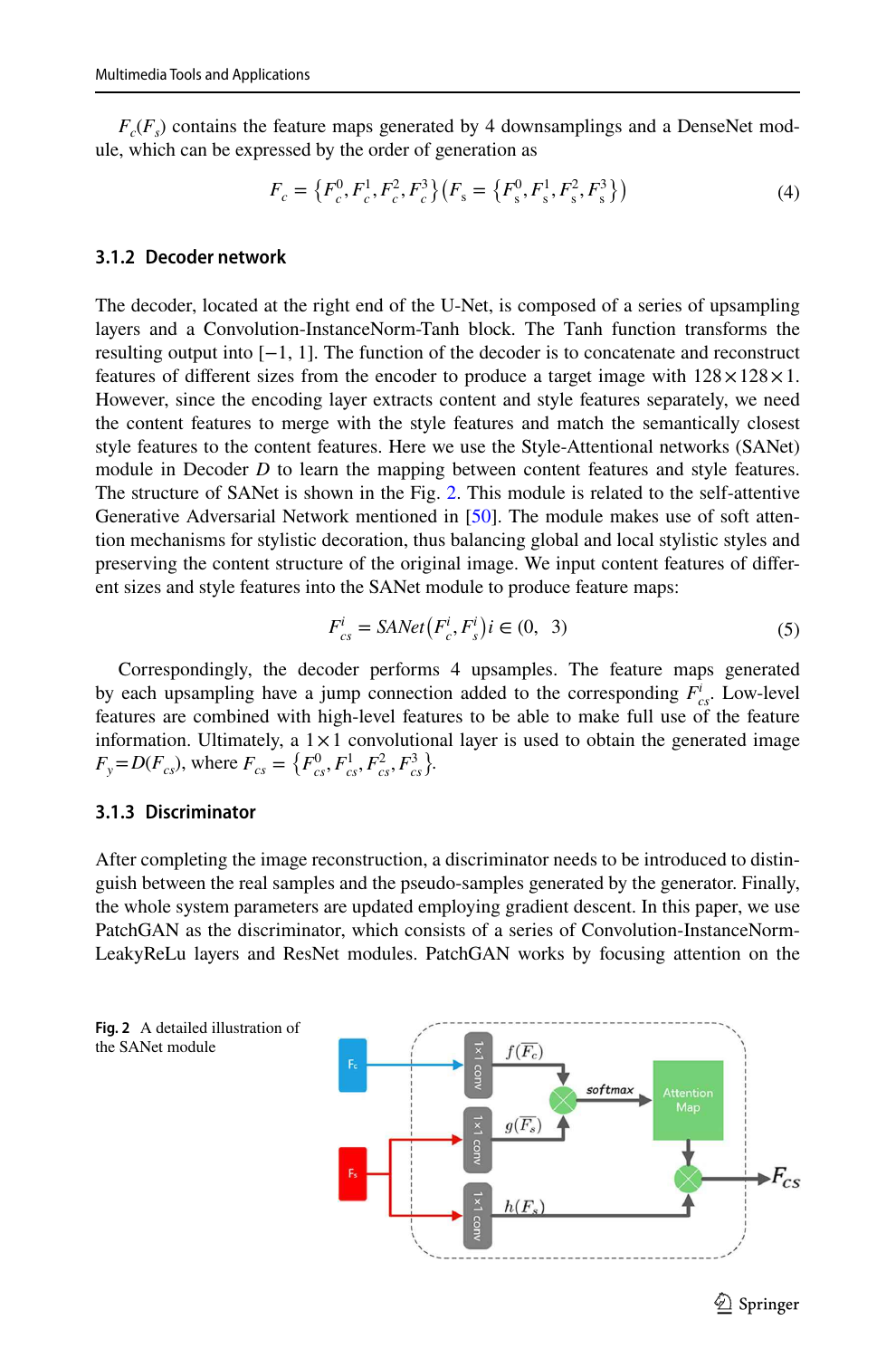local image rather than the global and is more accurate for image judgments. So far, the basic structure of our model has been established so that we can complete the task of oneto-one font style conversion.

### **3.2 Improved model**

However, this model only performs a one-to-one style transfer task. If there are multiple styles of Chinese characters to be transferred, the model has to be trained many times. This fact leads to its inefficiency. Hence the model needs to be improved. Inspired by the Star-GAN model, we add a style specification mechanism to our model.

First, we need to attach the corresponding style label to the target data with the expression  $(y, s) \in Y$ , where *y* represents the real image in the *Y* domain and *s* is the style label of the font. In the generation module  $G$ , we input both the source image x and the style label s of the target image into the content encoder, combining the input image and its style information into a new matrix:  $F_c = E_c(x, s)$ . And then it is combined with the style feature map *Fs* to generate the target image *F<sup>y</sup>* . Ultimately, we introduce a classification discriminator  $\mathcal{D}_{cls}$  in the discriminant module  $\mathcal{D}$ . This classifier constrains the generator by the classification loss function to better learn multiple styles of transfer. The classifier can replace multi-ple discriminators [[38](#page-19-2)] for multiple styles of fonts, reducing the complexity of the network. The generators are constrained by the classification loss function to better learn multiple style transitions. Figure [3](#page-7-0) shows our improved model with the basic workflow.

#### **3.3 Objective function**

our goal is to minimize the losses. For the design of the loss function, the paper is divided into the following main parts.



<span id="page-7-0"></span>**Fig. 3** The font in the green box is generated by our model. The real font is in the orange box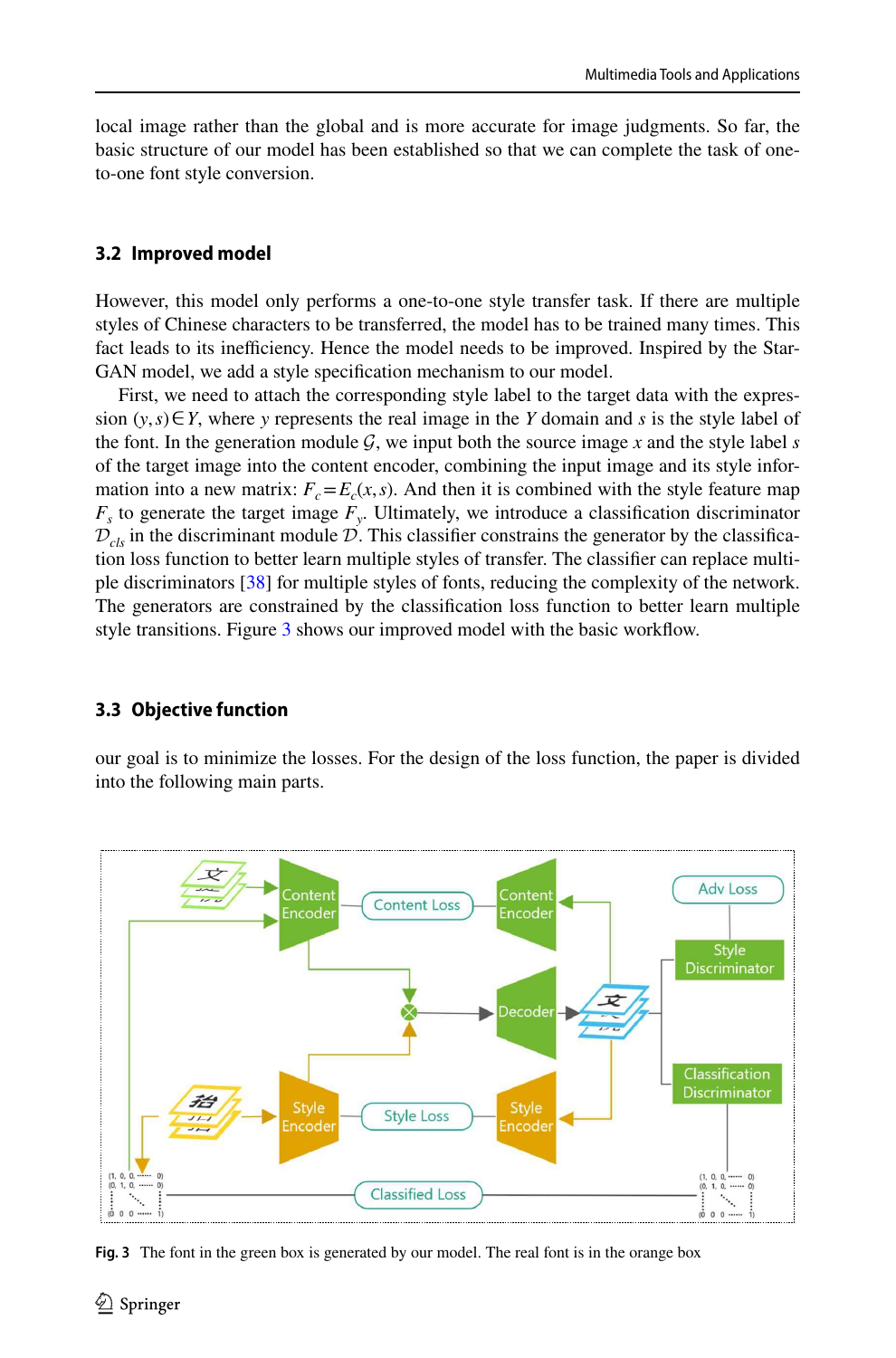### **3.3.1 Adversarial loss**

In traditional Generative Adversarial Networks, the role of the discriminator is to estimate the truthfulness of the input data, and the purpose of the generator is to increase the true probability of the fake image. Certainly, assuming that both discriminator Dand generator Gare trained to their optimal state during alternate training. At the end of discriminator D training,  $\mathcal{D}(x_r) = 1$  and  $\mathcal{D}(x_f) = 0$ , and the results of generator  $\mathcal{G}$  are  $\mathcal{D}(x_r) = 1$  and  $\mathcal{D}(x_f) = 1$ , where  $x_r$  is the real data and  $x_f$  is the generated data. This causes an excessive focus on fake images and stops the learning of real images. The use of relative discriminator [\[32\]](#page-18-8) solves this problem well and most importantly the GAN becomes more stable. We introduce a relative discriminator in this model while using the least-squares loss to replace the cross-entropy loss allowing for more stable convergence and fast training of the model, improving the quality of the generated images and model stability. The equation is shown below:

$$
\mathcal{L}_{adv}^{\mathcal{G}} := \mathop{\mathbb{E}}_{\substack{x \sim \mathbf{X} \\ (y, s) \sim \mathbf{Y}}} \left( \|\mathcal{D}(\mathcal{G}(x|s)) - \mathcal{D}(y) - 1\|_{2} \right) \n+ \mathop{\mathbb{E}}_{\substack{x \sim \mathbf{X} \\ (y, s) \sim \mathbf{Y}}} \left( \|\mathcal{D}(y) - \mathcal{D}(\mathcal{G}(x|s)) + 1\|_{2} \right)
$$
\n(6)

$$
\mathcal{L}_{adv}^{\mathcal{D}} := \mathop{\mathbb{E}}_{\substack{x \sim \mathbf{X} \\ (y,s) \sim \mathbf{Y} \\ y \sim \mathbf{Y}}} \left( \|\mathcal{D}(y) - \mathcal{D}(\mathcal{G}(x|s)) - 1\|_{2} \right) \\ + \mathop{\mathbb{E}}_{\substack{x \sim \mathbf{X} \\ (y,s) \sim \mathbf{Y}}} \left( \|\mathcal{D}(\mathcal{G}(x|s)) - \mathcal{D}(y) + 1\|_{2} \right) \tag{7}
$$

### **3.3.2 Content loss**

In the style transfer task, although the original image differs significantly from the target image, the content of the generated fake image should be similar to the input image, especially for the content of the Chinese characters print, the source font and the generated font must maintain the same text topology, i.e. Character structure. However, simply using a pixel-level loss function to reduce the loss of content features is rough, as the input fonts are not simply similar to the generated fonts at the pixel level. The generated fonts have stylistic details embedded in them already. If the pixel-level loss is used, the stylistic details may be completely ignored, which hinders the stylization task. In contrast, the use of a content encoder allows stylistic features to be stripped out and only content features to be compared. The formula is shown below:

$$
\mathcal{L}_{content} := \mathop{\mathbb{E}}_{\substack{x \sim \mathbf{X} \\ (y,s) \sim \mathbf{Y}}} \left( \left\| E_c \left( D \left( E_c(x), E_s(y) \right) \right) - E_c(x) \right\|_2 \right) \tag{8}
$$

#### **3.3.3 Style loss**

It is well-known that different characters from the same stylistic font have the same stylistic features, which gives  $E_s(y_1) = E_s(y_2)$ . The optimization of the style encoder was an important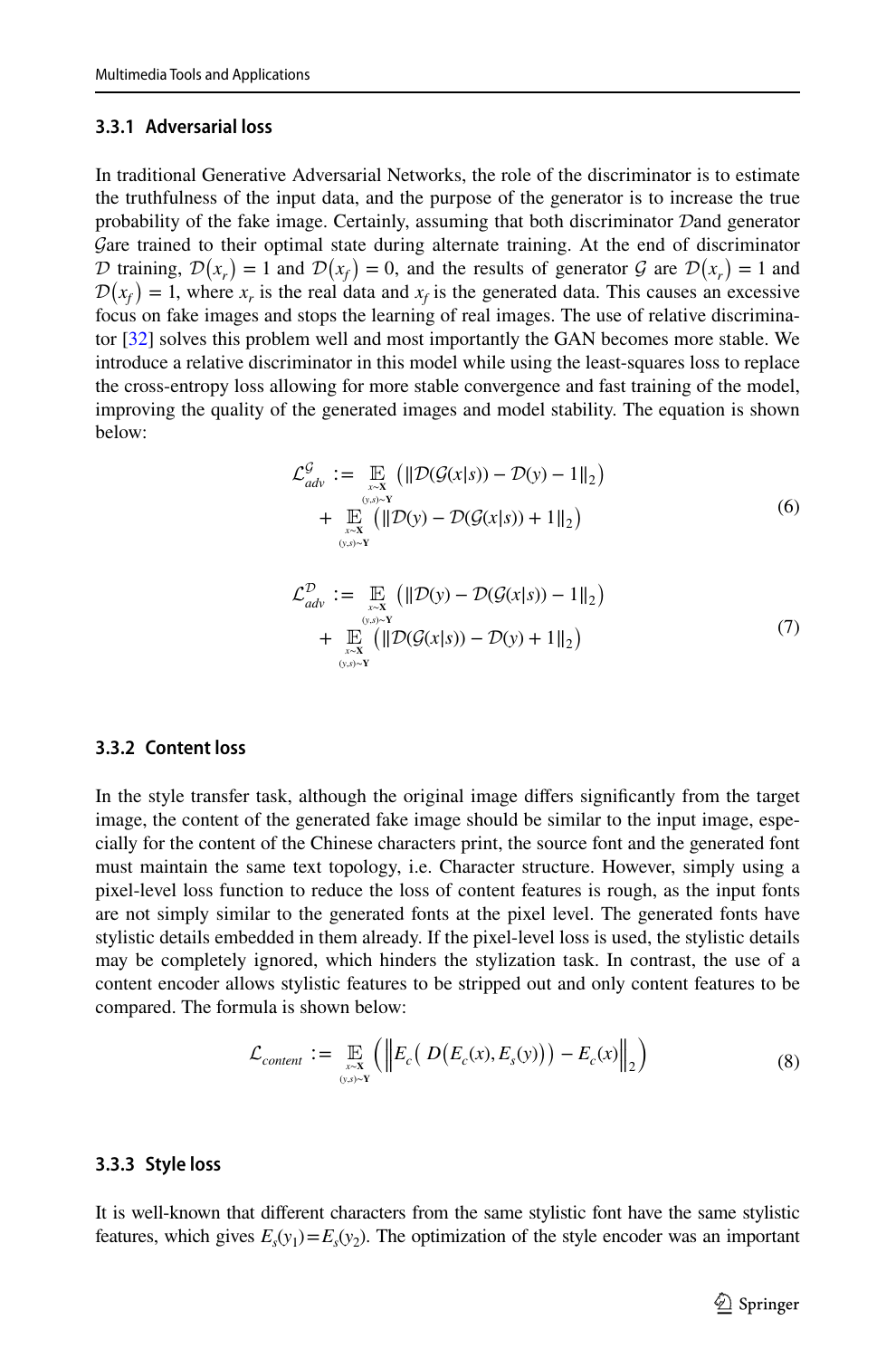part of this task. However, only the adversarial loss constrains the style encoder, thus a style loss function similar to the content loss function has to be designed in order to optimize the style encoder and force the style encoder to retain the target font style.

$$
\mathcal{L}_{style} := \mathop{\mathbb{E}}_{\substack{x \sim X \\ (y,s) \sim Y}} \left( \parallel E_s(y) - E_s \left( D \left( E_c(x), E_s(y) \right) \right) \parallel_2 \right) \tag{9}
$$

# **3.3.4 Classification loss**

After adding the auxiliary classifier, we use the classification loss function to optimize the discriminator  $D$  and generator  $G$ . We need to divide the classification loss function into two parts, with the classification loss of the real image used to constrain  $D$  and the classification loss function of the fake image used to constrain  $\mathcal G$ . The discriminant module  $\mathcal D$  is shown as follows:

$$
\mathcal{L}_{cls}^{\mathcal{D}} = \mathop{\mathbb{E}}_{\substack{x \sim \mathbf{X} \\ (y, s) \sim \mathbf{Y}}} \left[ -\log \mathcal{D}_{cls}(y|s) \right] \tag{10}
$$

By minimizing the above equation, the classification discriminator  $\mathcal{D}_{cls}$  completes the correct classification of the real image. On the other hand, the loss function for fake image classification is defined as:

$$
\mathcal{L}_{cls}^{\mathcal{G}} = \mathop{\mathbb{E}}_{\substack{x \sim \mathbf{X} \\ (y, s) \sim \mathbf{Y}}} \left[ -\log \mathcal{D}_{cls} \left( F_y | s \right) \right] \tag{11}
$$

The above equation is further optimized for the generation module to generate images that can be successfully classified as target label *s*.

#### **3.3.5 Full objective**

Eventually, we combine all the loss functions to get the final optimization function:

$$
\underset{G}{\text{minmax}} \mathcal{L} = \mathcal{L}_{\mathcal{D}} + \mathcal{L}_{\mathcal{G}} \tag{12}
$$

And

$$
\mathcal{L}_D = \lambda_{adv} \cdot \mathcal{L}_{adv}^{\mathcal{D}} + \lambda_{cls} \cdot \mathcal{L}_{cls}^{\mathcal{D}}
$$
\n(13)

$$
\mathcal{L}_G = \lambda_{adv} \cdot \mathcal{L}_{adv}^{\mathcal{G}} + \lambda_{cls} \cdot \mathcal{L}_{cls}^{\mathcal{G}} \n+ \lambda_s \mathcal{L}_{style} + \lambda_c \mathcal{L}_{content}
$$
\n(14)

where  $\lambda_{adv}$ ,  $\lambda_{cls}$ ,  $\lambda_s$  and  $\lambda_c$  are weights that apply to losses to allow for better trade-offs in terms of semantics, classification and adaptability.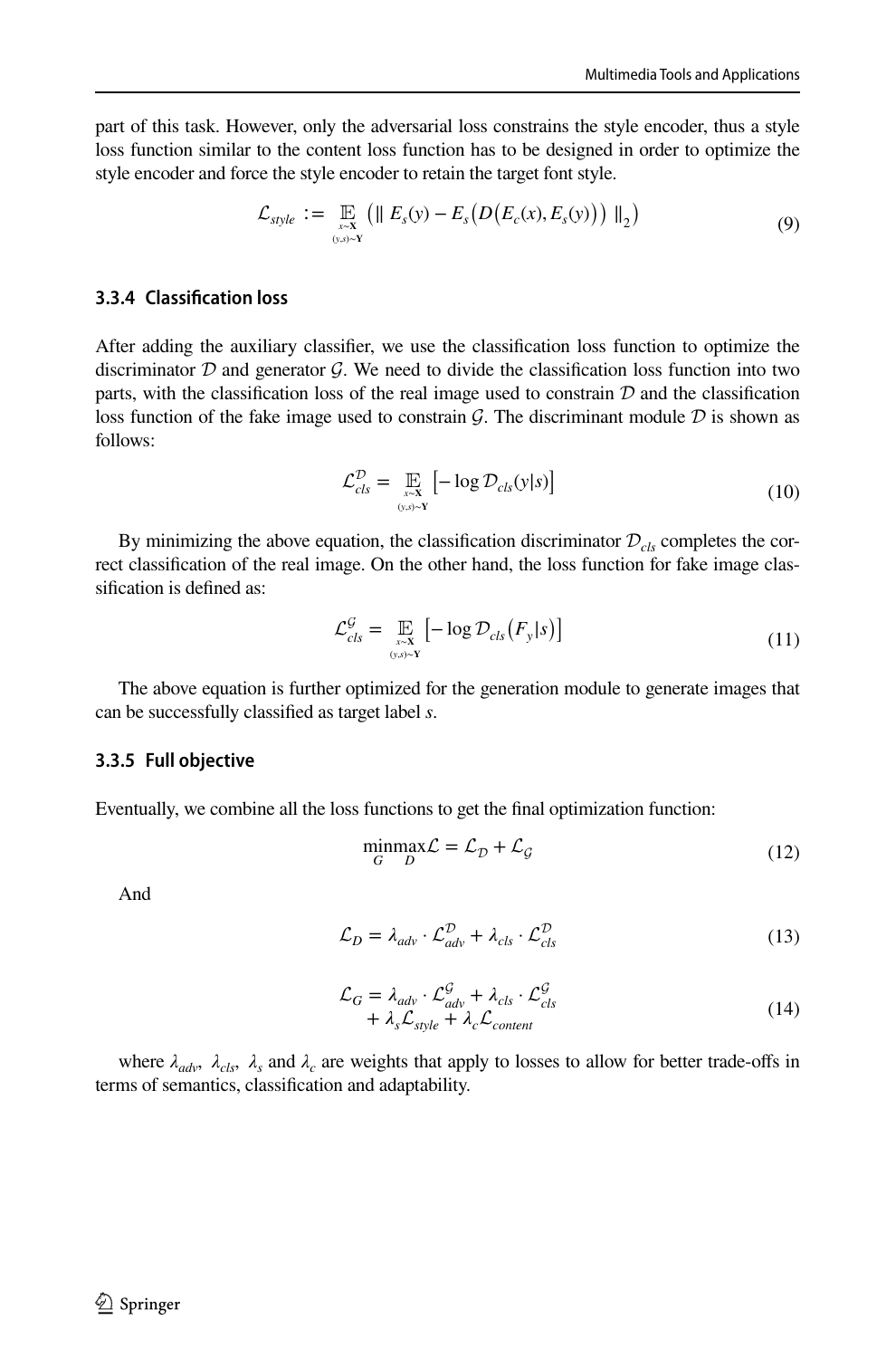# <span id="page-10-0"></span>**4 Experimental results**

In this section, firstly, we first present the dataset used here and the implementation details of our model. Then, we analyze the generation effect of the model and compare model with other models in both quantitative and qualitative performance. Afterwards, we conduct ablation studies to show the effects of our model. Finally, We also carried out experiments on the robustness of the our model.

# **4.1 Model details**

In order to evaluate the performance of the new model, we built a Chinese characters database containing a variety of Chinese font styles. The data of this database was obtained from the website http://www.Foundertype.com. In addition to traditional fonts, such as Song, Heiti, and Regular scripts, we also collected some fashionable fonts, such as HeiQian style, Spout style, Trendy style, and so on. With the ttf2png script processing, we generate a Chinese characters dataset from the collected fonts. Each typeface ends up with 6000 grey-scale images in  $128 \times 128$  png format. We randomly select 2400 character images from each typeface, where the training set contains 2000 characters and the test set has 400 characters. Meanwhile, we assign a label to each font, for example, 1 for Heiti style, 2 for Regular scripts, 3 for Lishu style, etc. Finally, we convert each label to one-hot vector.

# **4.1.1 Dataset**

In the training process, The only preprocessor we used was the ttf2png script to resize the source and target images to  $128 \times 128$  pixels. The contents encoder and style encoder each have 4 stacked Convolution-InstanceNorm-LeakyReLu blocks and the DenseNet module with 4 blocks. The output channels of each convolutional layer are 64, 128, 256 and 512 respectively.

# **4.1.2 Model structure**

The DenseNet module generates a final feature map of  $32 \times 8 \times 8$ , The decoder has 4 stacked Deconvolution-InstanceNorm-ReLu and a Convolution-InstanceNorm-LeakyReLu block. Output channels of each deconvolutional layer are 512, 256, 128 and 64 respectively. Finally, the convolutional layer completes the construction of the image. The learning rate of this model is initialized as 0.0003, and decayed to 0.0002 after 20 epochs, and then decayed to 0.0001 after 50 epochs; The Adam optimizer [[18](#page-18-24)] with a batch size of 1 is used.

# **4.2 Tasks**

There are two main tasks in this section: one-to-one font style transfer and one-to-many font style transfer.

We have employed Heiti as the reference font for the input content. Heiti, also known as Gothic, without serif decoration, with straight, horizontal and vertical strokes, all of which are the same thickness. It has the advantage of simple strokes and rigorous structure.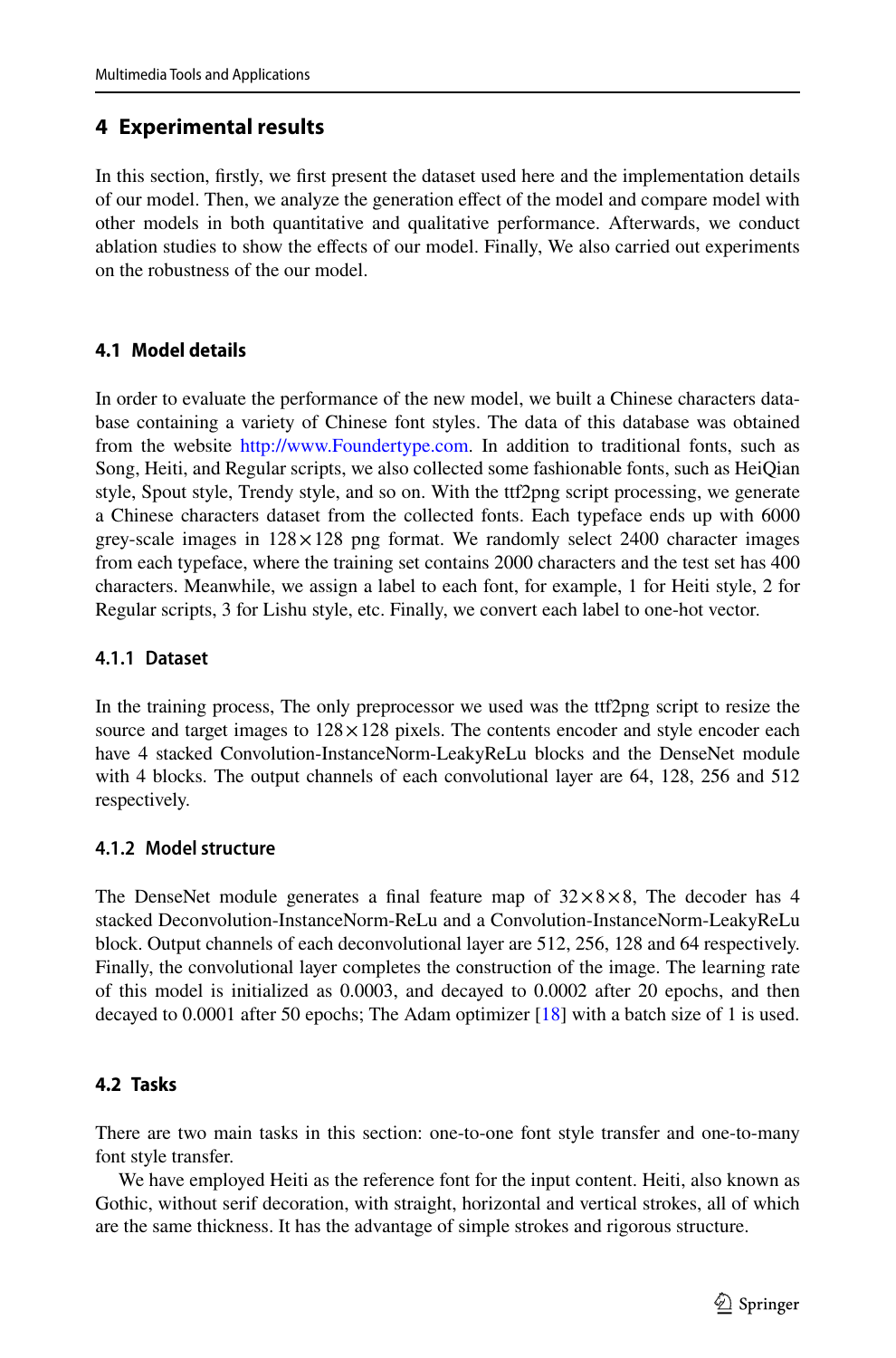<span id="page-11-0"></span>

# <span id="page-11-1"></span>**4.2.1 One‑to‑one**

In this experiment, We choose Heiti as the source font and randomly select font as targets to train our model. After an average of 60 repeated training epochs for each font, highquality images with the target font style are generated. The generated Chinese characters images have a clear graphic structure and strokes. The results show that our model has strong learning and generation capabilities for different fonts. Figure [3](#page-7-0) shows realistic and photorealistic images generated using Heiti Style.

Because we employ an unsupervised learning model, there are some differences between the generated images and the ground truth images. The differences are marked with green circles, as in the case of 'Rui' and 'Ai' in Fig. [4](#page-11-0). However, in terms of detail, the generated image is similar to the real image in terms of the style features. For example, the words "Peng" and "Bai" are marked with red circles in Fig. [4.](#page-11-0) The results show that our model is very successful in learning, with significant feature extraction and generation capabilities.

# **4.2.2 One‑to‑many**

In this experiment, we choose Heiti as the source font and Song, Jing Hei, Bold Song, Hua Li, Spout, Yiqi Li and Regular script as the target fonts to train the model, Both the source fonts and the target fonts are 1800. After 80 epochs in training, the model was able to produce high-quality font images with a clear structure and complete strokes. As shown in Fig. [5](#page-11-1), the improved model has a strong learning ability and generating abilities for different fonts.

# **4.3 Comparison with other models**

In this subsection, we compare our model with some existing methods for Chinese font generation in both quantitative and qualitative performance. Six existing methods are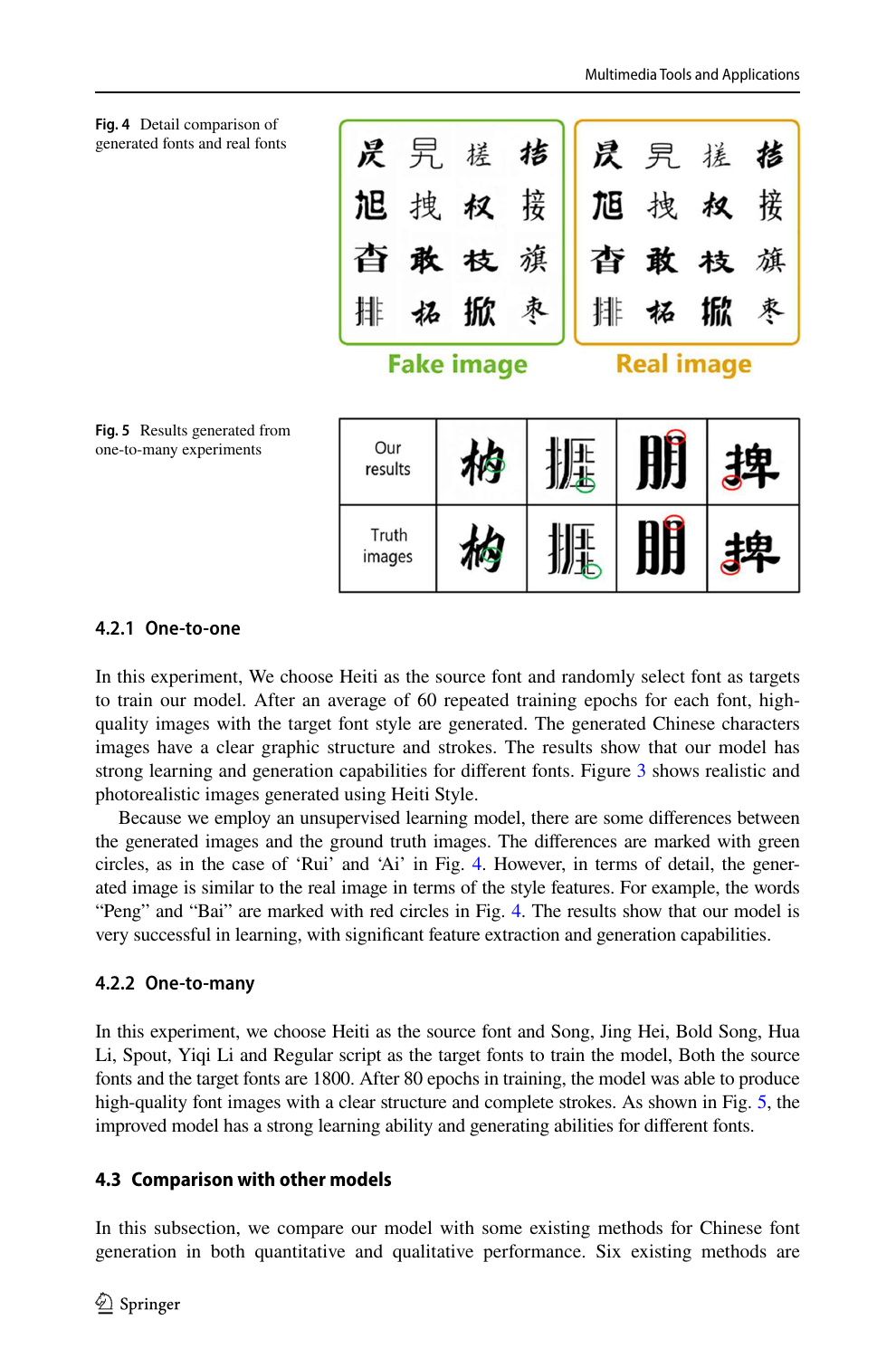chosen as baselines to compare with our method, including Zi2zi, DCFont, SCFont, EMD, MTfontGAN, ChiroGAN.

Zi2zi is modified version of Pix2pix model, which implements font generation and uses Gaussian noise as category embedding to achieve multi-style transfer.

DCFont replaces the Gaussian noise embedding of the Zi2zi model with the style features extracted from the font feature reconstruction network, and then builds a mapping from the reference font to the target font with the residual blocks.

EMD employs style encoders, content encoders to separate content features and style features, and finally mixers and encoders to achieve new style character generation.

SCFont combines domain knowledge of Chinese characters with deep generative networks to ensure that characters with the correct structure can be generated.

MTfontGAN consists of an encoder with multiple subnets and multiple discriminators. The encoder layers can share feature information to achieve character generation.

ChiroGAN divides the task into three stages, extracting the skeleton using ENet, converting the structure of the source skeleton to the target style using TNet, and finally rendering the skeleton using RNet.

We compared several aspects of the above models and put the results of the comparison into Table [1](#page-13-0).

For a fair comparison, we use the same dataset. The training is completed according to these model requirements. Among them, Zi2zi, EMD, DCFont, SCFont, ChiroGAN models cannot implement one-to-many Chinese characters generation experiments, so these models need to be trained several times. After the training, we compared all models in terms of quantitative and qualitative performance.

**Qualitative evaluation** Figure [6](#page-14-0) shows the qualitative results of all models. Because of SANet's ability to learn the mapping between content and style and flexibly match style features and content features that are semantically similar, our model produces images with a clear correct font structure and full natural style features. In contrast, Zi2zi and DCFont generally achieve the overall style transfer, but the details show ghosting artifacts, blurring and even unreasonable strokes. EMD is ability to capture the stroke style characteristics precisely. However, in complex fonts, strokes show incompleteness and fusion between strokes. It can be seen that the model does not guarantee content consistency, and the mapping between learned content features and style features by the model's mixers is not satisfactory. SCFont is generally correct in generating font structure, but the tiny strokes are missed, especially for glyphs with complex shapes. MTfontGAN has been able to generate the correct structure and style, but there are some blurring or breakage in some strokes, which may occur because multiple typefaces trained by the same network cannot guarantee content consistency. ChiroGAN is effective in stroke rendering, but not effective in extracting font skeleton with complex strokes. The generated fonts often have wrong strokes spliced, which leads to font semantic errors.

**Quantitative Evaluation** While qualitative evaluations provide an intuitive indication of the quality of the generated results for all models, quantitative evaluations can provide higher-level indications of model performance. In this experiment, we employ RMSE (root mean square), PSNR (signal to noise ratio) and SSIM (structural similarity) as pixellevel evaluation metrics between the generated image and the real image, and also use the perceptual-level metric FID [[11](#page-18-25)] to evaluate the features similarity. We use these metrics to compare several fonts generated by all models. The quantitative results are shown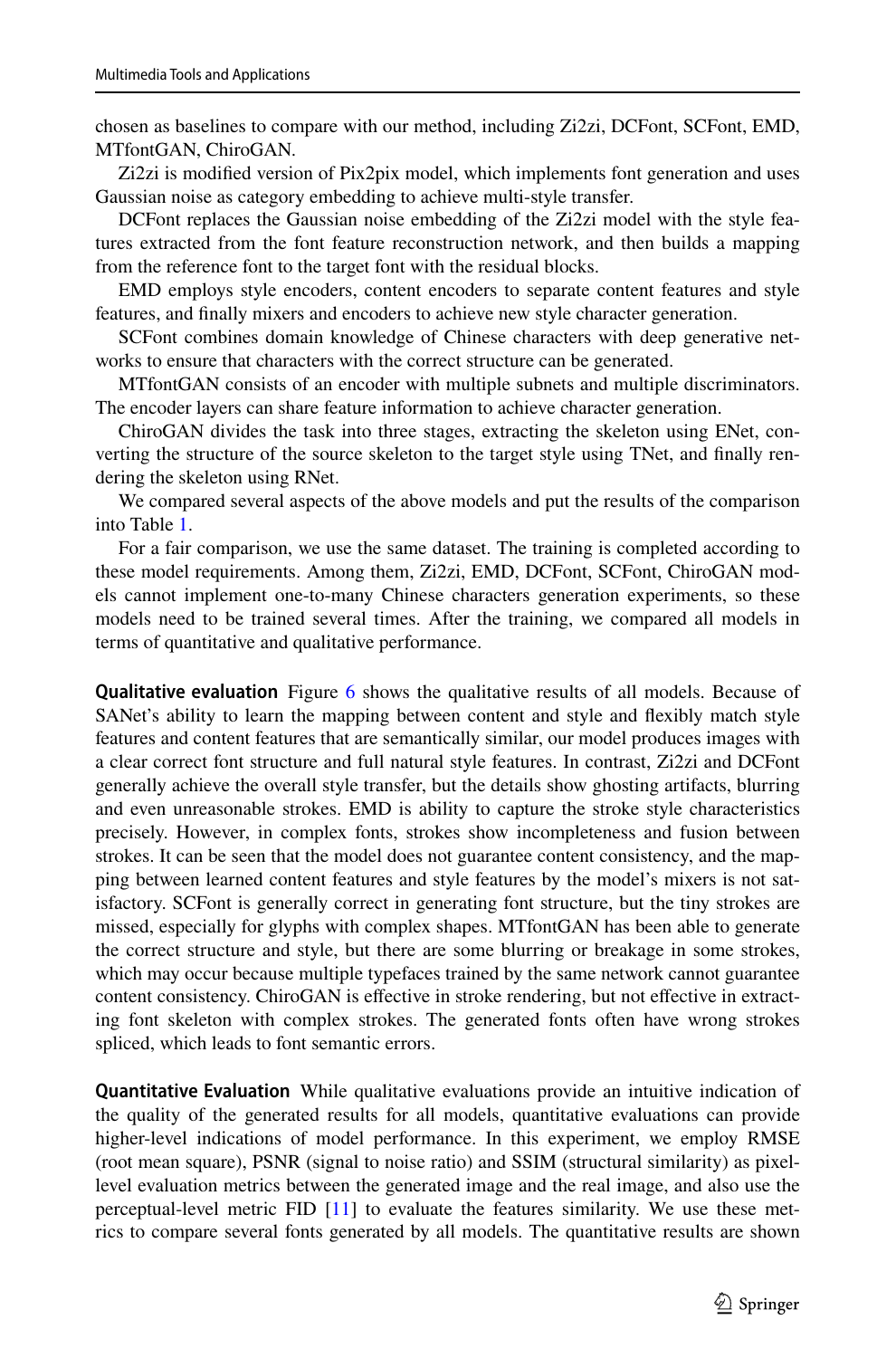| Model                 | Requirements for new style transfer                                                                                                            | What the model learned?                                                                                | Data format Is it | supervised<br>learning |
|-----------------------|------------------------------------------------------------------------------------------------------------------------------------------------|--------------------------------------------------------------------------------------------------------|-------------------|------------------------|
| <b>CFont</b><br>Zi2zi | Retrain on a lot of training images for a source style and a target The translation from a certain source style to a specific target<br>style. | style.                                                                                                 | paired            | Yes                    |
| EMID                  | style/content reference images.<br>One or a small set of                                                                                       | The feature representation of style/content.                                                           | paired            | Yes                    |
| SCFont                | Need to acquire the Prior-knowledge of new styles                                                                                              | Learn the conversion of the target font strokes and the style<br>features of the target strokes        | paired            | Yes                    |
|                       | MTfontGAN Retrain on a lot of training images for a source style and many<br>target style.                                                     | The translation from a certain source style to a specific target<br>style.                             | paired            | Yes                    |
|                       | stroke structure and style of the target font<br>ChiroGAN Need to pre-train the                                                                | Transformation of source font to target font skeleton and stroke<br>style of target font               | unpaired          | ž                      |
| Our Model             | One or a small set of content reference images.                                                                                                | Learn the mapping between source font content characteristics<br>and target font style characteristics | unpaired          | ž                      |

| 2.16<br><b>PARA</b><br>ſ |  |
|--------------------------|--|
| marison of our moder     |  |
| l                        |  |

<span id="page-13-0"></span>

|  | Springer |
|--|----------|
|--|----------|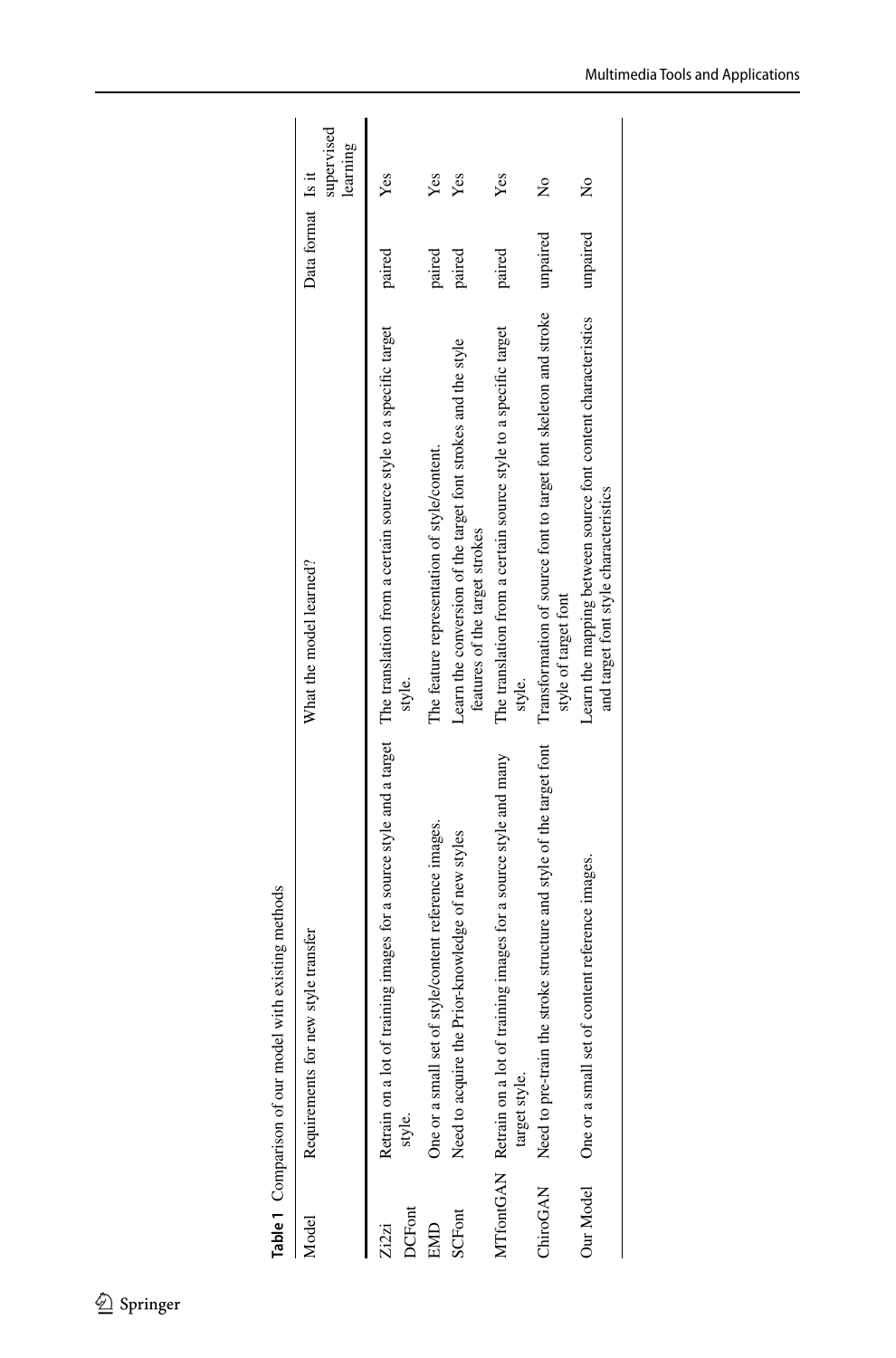| Song              |   | 捷 | 捎 | 搓 | 故 | 族 | 押 | 晗 | 杭 | 枢 |
|-------------------|---|---|---|---|---|---|---|---|---|---|
| Jing Hei          | 文 | 捷 | 捎 | 搓 | 故 | 族 | 柙 | 晗 | 杭 | 枢 |
| Bold Song         | X | 捷 | 捎 | 搓 | 故 | 族 | 押 | 晗 | 杭 | 枢 |
| Hua Li            | 文 | 捷 | 捎 | 搓 | 故 | 族 | 押 | 晗 | 杭 | 枢 |
|                   |   |   |   |   |   |   |   |   |   |   |
| Spout             |   | 捷 | 捎 | 搓 | 故 | 族 | 押 | 跲 | 杭 | 枢 |
| Yiqi Li           | 文 | 捷 | 捎 | 搓 | 故 | 族 | 押 | 晗 | 杌 | 枢 |
| Regular<br>script | 文 | 捸 | 捎 | 搓 | 故 | 族 | 押 | 晗 | 抗 | 枢 |

<span id="page-14-0"></span>**Fig. 6** Comparisons to the stat-of-art methods for font generation

| Model             | <b>RMSE</b> | <b>PSNR</b> | <b>SSIM</b> | FID.   |
|-------------------|-------------|-------------|-------------|--------|
| Zi <sub>2zi</sub> | 0.4845      | 7.9684      | 0.2215      | 124.15 |
| <b>DCFont</b>     | 0.4362      | 8.1457      | 0.3554      | 121.43 |
| EMD               | 0.4211      | 8.5437      | 0.3641      | 98.61  |
| <b>SCFont</b>     | 0.3975      | 9.2421      | 0.4448      | 79.42  |
| <b>MTfontGAN</b>  | 0.4211      | 8.4352      | 0.4942      | 75.82  |
| GhiroGAN          | 0.3542      | 9.9485      | 0.5096      | 72.84  |
| Our Model         | 0.4898      | 9.9384      | 0.5481      | 67.63  |

<span id="page-14-1"></span>**Table 2** Evaluation of our method and existing models for generating LiShu images in RMSE, PSNR and SSIM

in Table [2,](#page-14-1) We can see that our approach performs well in several performance metrics, obtaining the highest PSNR and lower FID. in terms of SSIM, ours is comparable to Chiro-GAN. These metrics show the superiority of our model.

To evaluate the quality of the generated characters, we also conducted content accuracy experiments on the generated fonts of all models. In this experiment, we evaluated the quality of the generated fonts using model of  $[25]$  $[25]$  $[25]$ . One of the prominent features of the proposed network is employing two excitation steps and two inhibition steps, augmenting the accuracy of recognizing characters. The model is trained with real font images, and then tested with the generated images after the training is completed. If the generated characters have the correct structure and complete strokes, our trained character recognition network is able to recognize them correctly. Table [3](#page-15-0) shows the recognition accuracy of this model for several fonts generated by the above model.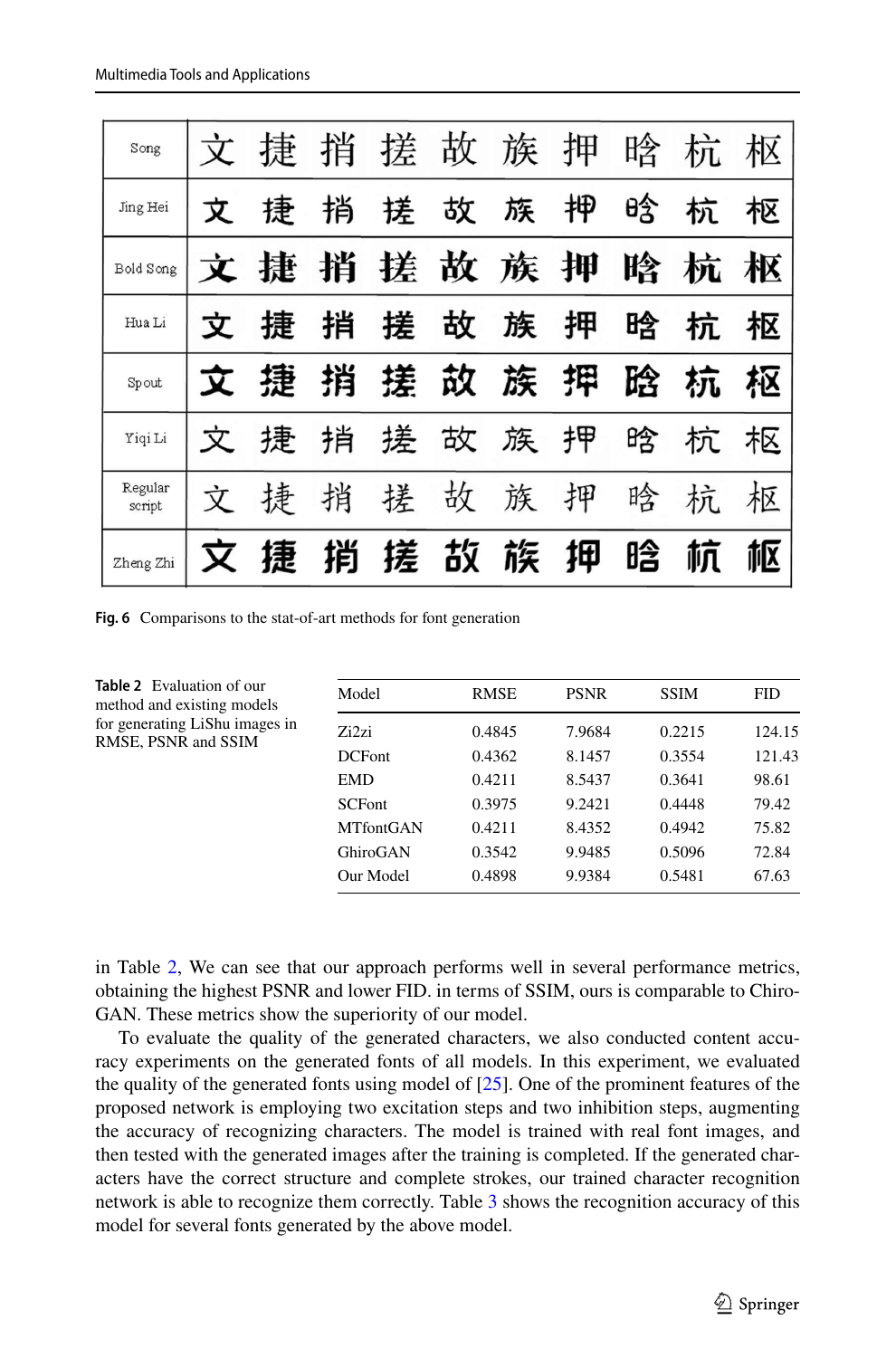<span id="page-15-0"></span>

| <b>Table 3</b> Chinese characters<br>recognition model is used to test<br>the accuracy of Bold song, Spout | Model            | <b>Bold Song</b> | Spout  | Hua Li |
|------------------------------------------------------------------------------------------------------------|------------------|------------------|--------|--------|
|                                                                                                            | Zi2zi            | 90.45%           | 89.84% | 90.16% |
| and Hua Li generated by the four<br>models                                                                 | <b>DCFont</b>    | 92.71%           | 92.14% | 91.22% |
|                                                                                                            | <b>EMD</b>       | 93.11%           | 94.53% | 92.78% |
|                                                                                                            | <b>SCFont</b>    | 95.94%           | 96.53% | 96.98% |
|                                                                                                            | <b>MTfontGAN</b> | 98.12%           | 97.69% | 98.15% |
|                                                                                                            | GhiroGAN         | 94.33%           | 95.40% | 94.28% |
|                                                                                                            | Our model        | 98.46%           | 98.14% | 98.81% |

As can be seen from the data in Table [3,](#page-15-0) For zi2zi, DCFont and EMD, their content accuracy results may be related to the quality of the generated images. GhiroGAN generates characters with a clearer structure and correct style. But there is an error in the strokes splicing, which leads to a poor content accuracy. Our model has excellent content accuracy in generating fonts compared to other models. To some extent, this indicates that our model has high performance.

# **4.4 Ablation study**

To study the role of each component of our model, this subsection performs ablation experiments on our model. Figure [7](#page-15-1) shows the results generated with the complete model. We remove different sub-networks and loss functions, which are used to analyze the effect of each component.

**Effect of skip-connection U-Net** Figure [7\(A\)](#page-15-1) displays the generation results using a common encoder-decoder instead of U-Net as the generative network. We can easily see that the generated characters have defects in stroke and radical structure and blurring in details. This is due to the large loss of effective information in the convolutional layer transfer process. The use of U-Net allows the fusion of low-level and high-level feature information, so that the neural network can extract more effective feature information.

| Zi2zi         | 李 挞 捏 据 施 文 捷 捎 搓 故 拙 拢 拽 昝 析 播 擤 携 撒 搏   |  |  |  |  |  |  |  |  |  |
|---------------|-------------------------------------------|--|--|--|--|--|--|--|--|--|
| <b>DCFont</b> | 李 挞 捏 据 施 文 捷 捎 搓 故 挑 拢 拽 昝 析 播 擤 携 撒 搏   |  |  |  |  |  |  |  |  |  |
| EMD           | 李 挞 捏 据 施 文 捷 捐 搓 故 出 拢 拽 昝 析   播 擤 携 撒 搏 |  |  |  |  |  |  |  |  |  |
| SCFont        | 拳 挞 捏 据 施 文 捷 捎 瑳 故 拙 拢 拽 昝 析 播 擤 携 撒 搏   |  |  |  |  |  |  |  |  |  |
| MTfontGAN     | 李挞捏据施文捷捎搓故都拢拽昝析播擤携撒搏                      |  |  |  |  |  |  |  |  |  |
| ChiroGAN      | 拳 挞 捏 据 施 文 捷 捎 搓 故 拙 拢 拽 昝 析 播 擤 携 撒 搏   |  |  |  |  |  |  |  |  |  |
| Our Result    | 拳 挞 捏 据 施 文 捷 捎 搓 故 批 拢 拽 昝 析 播 擤 携 撒 搏   |  |  |  |  |  |  |  |  |  |

<span id="page-15-1"></span>**Fig. 7** Demonstrated the results of ablation experiments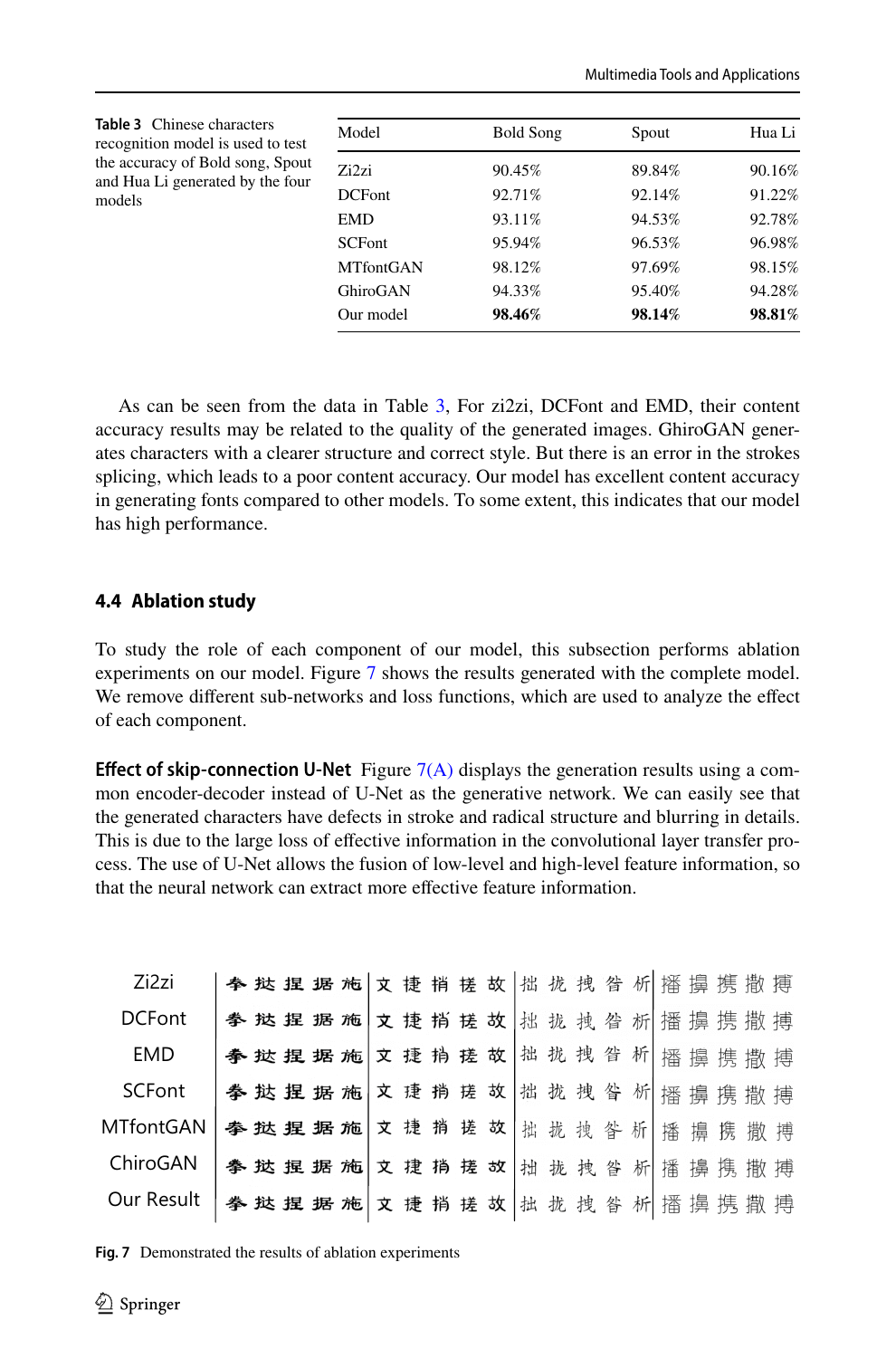**Effect of SANet** Instead of SANet, we use U-Net's skip connection to combine content features and style features directly with upsampling directly. The generated results are shown in Fig.  $7(B)$ , where the font local style and the font content cannot be combined correctly, leading to incorrect font structure and unnatural strokes. Therefore, it can be inferred that SANet can not only maintain the content structure efficiently, but also easily combine style features to enrich the global style and local style statistics.

**Effect of relativistic discriminator** In this sub-experiment, we used Standard GAN's discriminators instead of Relativistic GANs (RGANs). During the training process for some fonts, as shown in Fig. 7(C), our model always has significant gradient vanishing and finally fails to generate the target font. Therefore, it can be demonstrated that the use of RGANs helps the stability of training and generates higher-quality images.

# **4.5 Robustness experiments**

To examine the robustness of the new model, we trained the model with different size samples. The original training set was 2000. Among these samples, different numbers of samples were randomly selected 2000, 1700, 1400, 1100, 800 and 500 respectively. Our model was chosen with bold as the input font and Bold Song as the target font.

As shown in Fig. [8](#page-16-0), the generated fonts of our model do not significantly degrade the generated visuals with the reduction of training samples, whose structure and style still remain better. When the training samples are reduced to 1100, the strokes and details of the generated fonts show small defects. For example, for the character "Min", the strokes in the lower right corner of the generated image are gradually eroded with decreasing number of samples. When the number of samples is lower than 800, the radical of "Xia" gradually dissolve. It can be concluded that the visual effect of the generated fonts does not deteriorate significantly when the number of samples is more than 800. The structure and style of the Chinese characters can still be maintained relatively well. It is shown that our model has good robustness, which allows the generated images to maintain the source font structure and the target font style when the training samples are gradually reduced. However, it is obvious that the network does not learn the features accurately enough when the training samples are reduced to a certain level.

|   | 挞 | 捏     | 昆 | Hili | 杖 |  |
|---|---|-------|---|------|---|--|
| B |   | 狱 捍 昆 |   | 脯    | 杖 |  |
|   |   | 挞 捏 昆 |   | 睡    | 敵 |  |
|   |   | 捏     | 昆 | 脯    |   |  |

<span id="page-16-0"></span>**Fig. 8** Bold Song fonts generated by our model at different sizes of training samples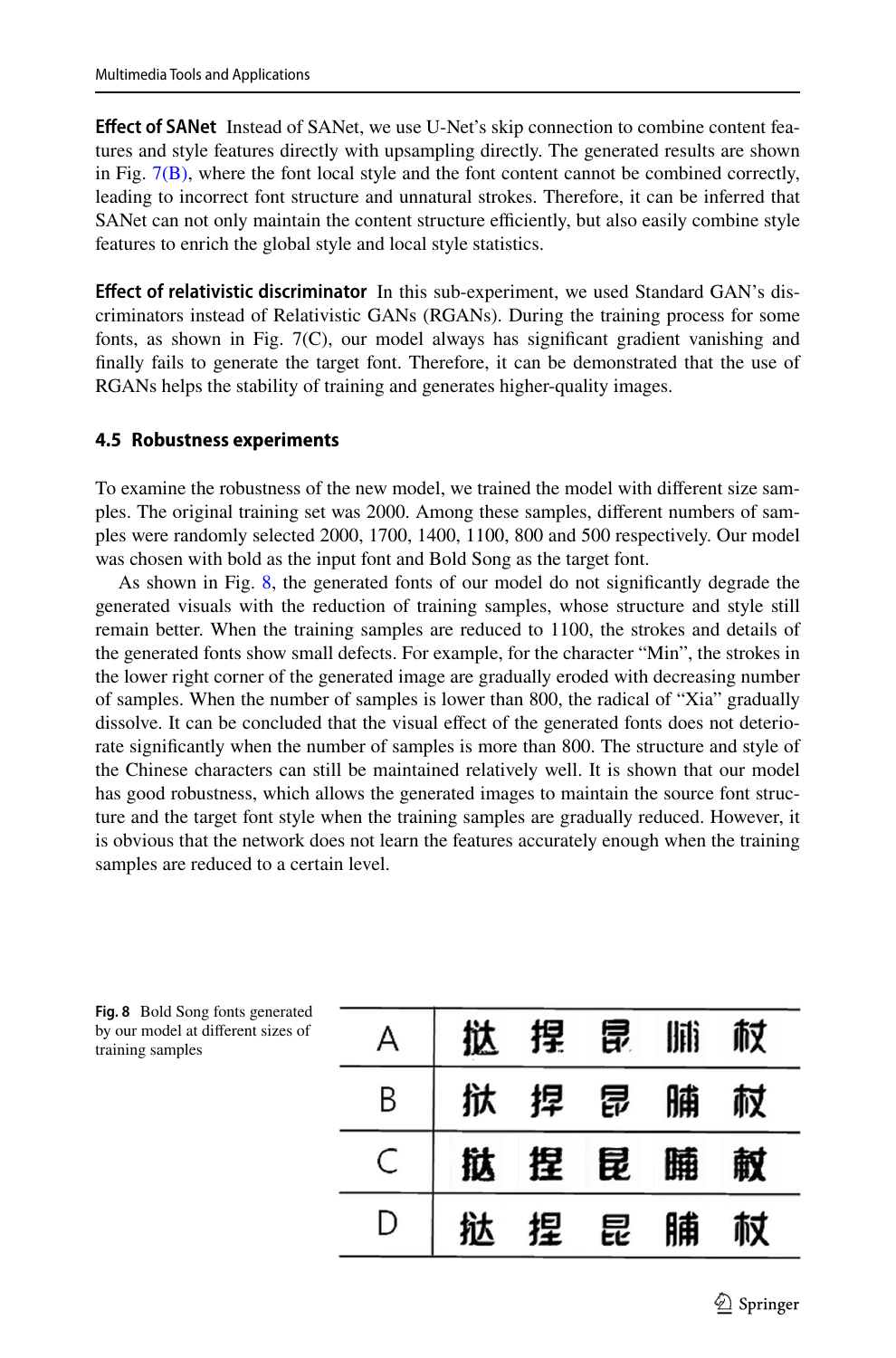# <span id="page-17-4"></span>**5 Conclusion**

In this paper, we propose a novel unsupervised learning generative adversarial network model to accomplish the font style transfer task. The model adopts a modified U-Net as the generator network, which can accurately extract different size feature information. Moreover, we realize the effective combination of content structure and style features with the SANet network. Finally generate the required typeface image. We employ the loss function of the relative discriminator to ensure the stability of the model training. Numerous experiments have shown that our model has the best performance in terms of both quantitative results and visual effects compared to other existing methods. At the same time, Our model has little requirement for dataset and training conditions, which is more convenient for font designers to apply to practical production.

However, our model works mainly on printed Chinese fonts because the printed font design is more regular and therefore the style features can be considered as definite potential embeddings. As for the handwritten font, its design may be influenced by a variety of conditions, which requires the use of large-scale biologically meaningful networks in order to meet the learning of handwriting font styles. In the future, we focus our work on Spiking neural networks [[43](#page-19-14)]. In addition, Yang proposed several efficient, low-power, real-time digital neuromorphic systems for large-scale biologically meaningful networks in [[41](#page-19-15), [42](#page-19-16), [44,](#page-19-17) [45\]](#page-19-18). Its excellent performance and near-realistic simulated neurons have greater improvement on training efficiency and style extraction ability of handwritten fonts, which is helpful for complex handwriting font generation tasks.

# **6 Acknowledgments**

This work was supported by Guangzhou Science and Technology Project (201904010107), Guangdong Provincial Natural Science Foundation of China (2019A1515010793), Guangdong Province Science and Technology Project (2016B090918071).

# **References**

- <span id="page-17-1"></span> 1. Atarsaikhan G, Iwana BK, Narusawa A, Yanai K, Uchida S (2017, November). Neural font style transfer. In 2017 14th IAPR international conference on document analysis and recognition (ICDAR) (Vol. 5, pp. 51-56). IEEE.
- <span id="page-17-0"></span> 2. Azadi, S., Fisher, M., Kim, V. G., Wang, Z., Shechtman, E., & Darrell, T. (2018). Multi-content Gan for few-shot font style transfer. In proceedings of the IEEE conference on computer vision and pattern recognition (pp. 7564-7573).
- <span id="page-17-5"></span> 3. Baxter W, Govindaraju N (2010, February). Simple data-driven modeling of brushes. In proceedings of the 2010 ACM SIGGRAPH symposium on interactive 3D graphics and games (pp. 135-142).
- <span id="page-17-7"></span> 4. Chang B, Zhang Q, Pan S, Meng L (2018, March) Generating handwritten chinese characters using cyclegan. In 2018 IEEE winter conference on applications of computer vision (WACV) (pp. 199-207). IEEE.
- <span id="page-17-3"></span> 5. Chen J, Ji Y, Chen H, Xu X (2019) Learning one-to-many stylised Chinese character transformation and generation by generative adversarial networks. IET Image Process 13(14):2680–2686
- <span id="page-17-6"></span> 6. Choi Y, Choi M, Kim M, Ha JW, Kim S, Choo J (2018) Stargan: Unified generative adversarial networks for multi-domain image-to-image translation. In Proceedings of the IEEE conference on computer vision and pattern recognition (pp. 8789–8797).
- <span id="page-17-2"></span> 7. Gao, Y., & Wu, J. (2020, April). GAN-based unpaired Chinese character image translation via skeleton transformation and stroke rendering. In proceedings of the AAAI conference on artificial intelligence (Vol. 34, no. 01, pp. 646-653).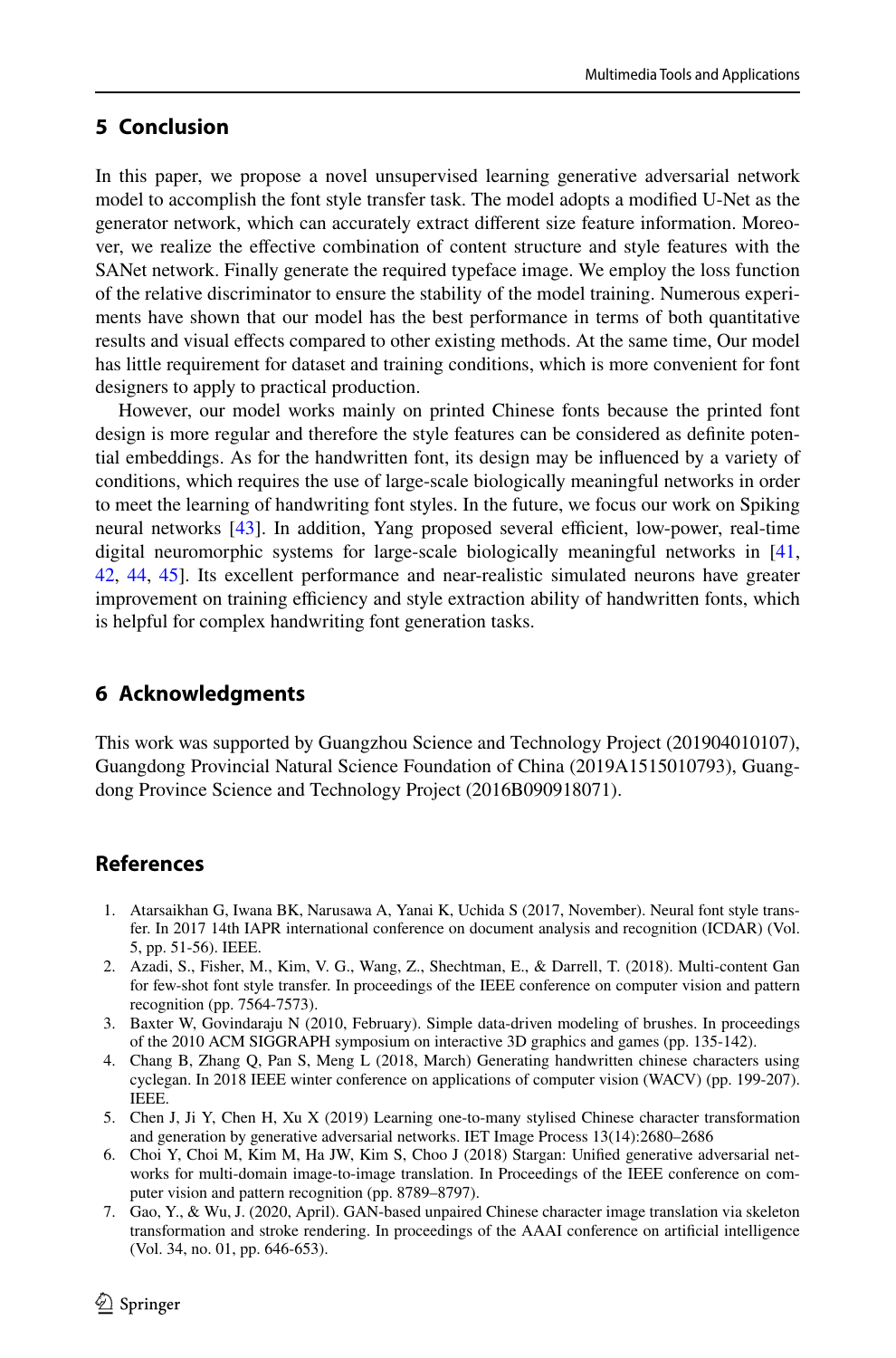- <span id="page-18-10"></span> 8. Gholizadeh-Ansari M, Alirezaie J, Babyn P (2020) Deep learning for low-dose CT denoising using perceptual loss and edge detection layer. J Digit Imaging 33(2):504–515
- <span id="page-18-15"></span> 9. Goodfellow, I. J., Pouget-Abadie, J., Mirza, M., Xu, B., Warde-Farley, D., Ozair, S., ... & Bengio, Y (2014) Generative adversarial networks. arXiv preprint arXiv:1406.2661.
- <span id="page-18-0"></span> 10. Hayashi H, Abe K, Uchida S (2019) GlyphGAN: style-consistent font generation based on generative adversarial networks. Knowl-Based Syst 186:104927
- <span id="page-18-25"></span> 11. Heusel M, Ramsauer H, Unterthiner T, Nessler B, Hochreiter S (2017) Gans trained by a two timescale update rule converge to a local nash equilibrium Advances in neural information processing systems:30
- <span id="page-18-23"></span> 12. Huang, G., Liu, Z., Van Der Maaten, L., & Weinberger, K. Q. (2017). Densely connected convolutional networks. In proceedings of the IEEE conference on computer vision and pattern recognition (pp. 4700-4708).
- <span id="page-18-21"></span> 13. Huang, Y., He, M., Jin, L., & Wang, Y. (2020, August). RD-GAN: few/zero-shot Chinese characters style transfer via radical decomposition and rendering. In European conference on computer vision (pp. 156-172). Springer, Cham.49
- <span id="page-18-18"></span> 14. Isola, P., Zhu, J. Y., Zhou, T., & Efros, A. A. (2017). Image-to-image translation with conditional adversarial networks. In proceedings of the IEEE conference on computer vision and pattern recognition (pp. 1125-1134).
- <span id="page-18-9"></span> 15. Ji G, Wang Z, Zhou L, Xia Y, Zhong S, Gong S (2020) SAR image colorization using multidomain cycle-consistency generative adversarial network. IEEE Geosci Remote Sens Lett 18(2):296–300
- <span id="page-18-19"></span> 16. Jiang, Y., Lian, Z., Tang, Y., & Xiao, J. (2017). Dcfont: an end-to-end deep chinese font generation system. In SIGGRAPH Asia 2017 technical briefs (pp. 1-4).
- <span id="page-18-3"></span> 17. Jiang, Y., Lian, Z., Tang, Y., & Xiao, J. (2019, July). Scfont: structure-guided chinese font generation via deep stacked networks. In proceedings of the AAAI conference on artificial intelligence (Vol. 33, no. 01, pp. 4015-4022).
- <span id="page-18-24"></span> 18. Kingma, D. P., & Ba, J. (2014). Adam: A method for stochastic optimization. arXiv preprint arXiv:1412.6980.
- <span id="page-18-1"></span> 19. Lake BM, Salakhutdinov R, Tenenbaum JB (2015) Human-level concept learning through probabilistic program induction. Science 350(6266):1332–1338
- <span id="page-18-5"></span>20. Lee J (1999) Simulating oriental black-ink painting. IEEE Comput Graph Appl 19(3):74–81
- <span id="page-18-6"></span> 21. Lian, Z., Zhao, B., & Xiao, J. (2016). Automatic generation of large-scale handwriting fonts via style learning. In SIGGRAPH Asia 2016 technical briefs (pp. 1-4).
- <span id="page-18-14"></span> 22. Lian Z, Zhao B, Chen X, Xiao J (2018) EasyFont: a style learning-based system to easily build your large-scale handwriting fonts. ACM Transactions on Graphics (TOG) 38(1):1–18
- <span id="page-18-2"></span> 23. Minoofam SAH, Dehshibi MM, Bastanfard A, Eftekhari P (2012) Ad-hoc Ma'qeli script generation using block cellular automata. J Cell Autom 7(4):321–334
- <span id="page-18-16"></span> 24. Mirza, M., & Osindero, S. (2014). Conditional generative adversarial nets. arXiv preprint arXiv:1411.1784.
- <span id="page-18-26"></span> 25. Modhej N, Bastanfard A, Teshnehlab M, Raiesdana S (2020) Pattern separation network based on the hippocampus activity for handwritten recognition. IEEE Access 8:212803–212817
- <span id="page-18-12"></span> 26. Musto, L., & Zinelli, A. (2020). Semantically adaptive image-to-image translation for domain adaptation of semantic segmentation. arXiv preprint arXiv:2009.01166.
- <span id="page-18-22"></span> 27. Park, D. Y., & Lee, K. H. (2019). Arbitrary style transfer with style-attentional networks. In proceedings of the IEEE/CVF conference on computer vision and pattern recognition (pp. 5880-5888).
- <span id="page-18-17"></span> 28. Radford, A., Metz, L., & Chintala, S. (2015). Unsupervised representation learning with deep convolutional generative adversarial networks. arXiv preprint arXiv:1511.06434.
- <span id="page-18-4"></span> 29. Ronneberger O, Fischer P & Brox, T (2015, October) U-net: convolutional networks for biomedical image segmentation. In international conference on medical image computing and computer-assisted intervention (pp. 234-241). Springer. Cham.
- <span id="page-18-20"></span> 30. Sun, D., Ren, T., Li, C., Su, H., & Zhu, J. (2017). Learning to write stylized chinese characters by reading a handful of examples. arXiv preprint arXiv:1712.06424.
- <span id="page-18-13"></span>31. Tian Y (2020) :ReWrite.[https:// github. com/ kaona shityc/ Rewri te/](https://github.com/kaonashityc/Rewrite/), accessed August 2020
- <span id="page-18-8"></span> 32. Velek, O., Liu, C. L., & Nakagawa, M. (2001, September). Generating realistic kanji character images from on-line patterns. In proceedings of sixth international conference on document analysis and recognition (pp. 556-560). IEEE.
- <span id="page-18-7"></span> 33. Wang, Y., Wang, H., Pan, C., & Fang, L. (2008, March). Style preserving Chinese character synthesis based on hierarchical representation of character. In 2008 IEEE international conference on acoustics, speech and signal processing (pp. 1097-1100). IEEE.
- <span id="page-18-11"></span> 34. Wang D, Li C, Song H, Xiong H, Liu C, He D (2020) Deep learning approach for apple edge detection to remotely monitor apple growth in orchards. IEEE Access 8:26911–26925